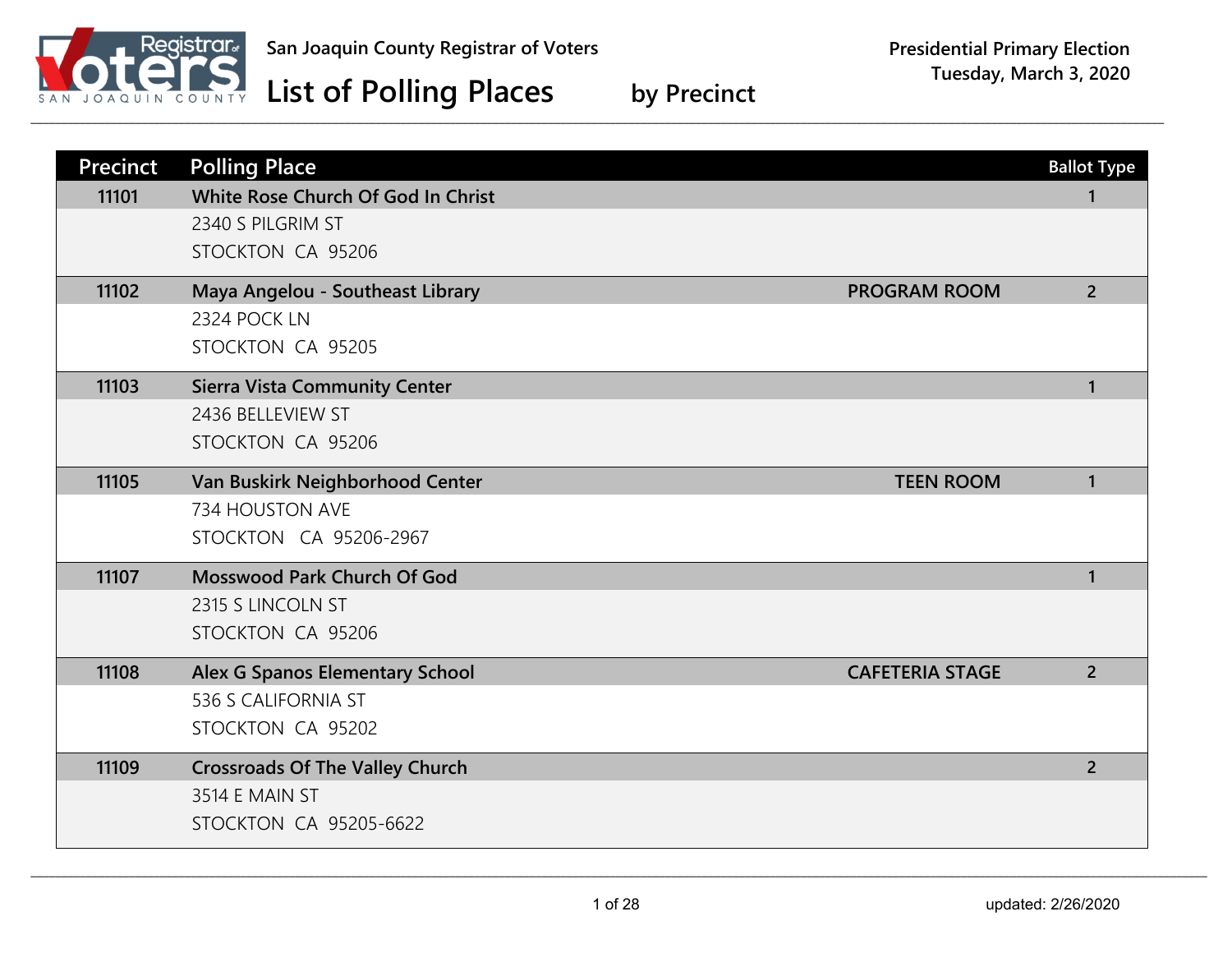

| Precinct | <b>Polling Place</b>                                         | <b>Ballot Type</b> |
|----------|--------------------------------------------------------------|--------------------|
| 11111    | <b>Chua Residence</b>                                        | $\overline{3}$     |
|          | 2235 STERN PL                                                |                    |
|          | STOCKTON CA 95206                                            |                    |
| 11112    | <b>Stribley Center</b><br><b>MEETING ROOM</b>                | $\overline{2}$     |
|          | 1760 E SONORA ST                                             |                    |
|          | STOCKTON CA 95205                                            |                    |
| 11114    | <b>Plymouth Square Senior Center</b><br><b>LOBBY</b>         | $\overline{2}$     |
|          | 1319 N MADISON ST                                            |                    |
|          | STOCKTON CA 95202                                            |                    |
| 11115    | <b>Trinity Presbyterian Church</b><br><b>LITHERLAND HALL</b> | $2^{\circ}$        |
|          | 1002 W 8TH ST                                                |                    |
|          | STOCKTON CA 95206-1802                                       |                    |
| 11117    | <b>Stockton Ports Ballpark</b><br><b>PRO SHOP</b>            | $2^{\circ}$        |
|          | 404 W FREMONT ST                                             |                    |
|          | STOCKTON CA 95203                                            |                    |
| 11118    | <b>Weston Ranch High School</b><br><b>LIBRARY</b>            | $\overline{3}$     |
|          | 4606 MC CUEN AVE                                             |                    |
|          | STOCKTON CA 95206-6388                                       |                    |
| 11120    | <b>WE Church</b>                                             | $\overline{2}$     |
|          | 2627 E POPLAR ST                                             |                    |
|          | STOCKTON, CA 95205                                           |                    |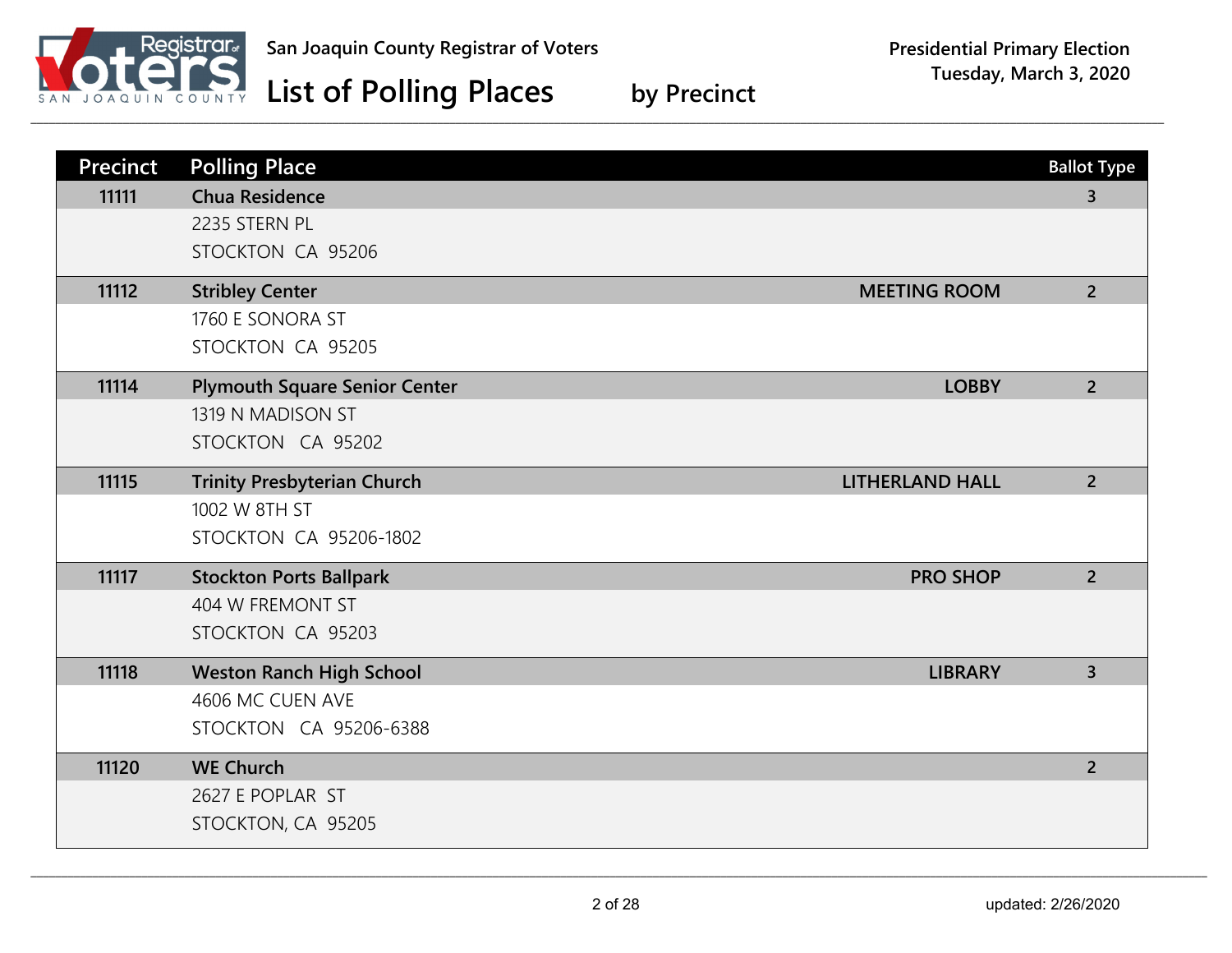

| <b>Precinct</b> | <b>Polling Place</b>                   |                                | <b>Ballot Type</b> |
|-----------------|----------------------------------------|--------------------------------|--------------------|
| 11124           | <b>Victory In Praise Church</b>        | <b>CAFE AREA</b>               | $\overline{4}$     |
|                 | 2029 E HARDING WAY                     |                                |                    |
|                 | <b>STOCKTON CA 95205-3711</b>          |                                |                    |
| 11127           | San Joaquin County Office Of Education | <b>LOCKE 1 &amp; 2</b>         | $\mathbf{1}$       |
|                 | 2922 TRANSWORLD DR                     |                                |                    |
|                 | <b>STOCKTON CA 95206-3974</b>          |                                |                    |
| 11130           | <b>Karl Ross Post 16</b>               |                                | $\overline{2}$     |
|                 | 2020 PLYMOUTH RD                       |                                |                    |
|                 | STOCKTON CA 95204-4720                 |                                |                    |
| 11137           | <b>Stockton Fire Station 5</b>         | <b>COMMUNITY ROOM</b>          | $\overline{3}$     |
|                 | 3499 MANTHEY RD                        |                                |                    |
|                 | STOCKTON CA 95206                      |                                |                    |
| 11142           | <b>Great Valley Elementary School</b>  | <b>MULTIPURPOSE ROOM FOYER</b> | $\overline{3}$     |
|                 | 4223 MCDOUGALD BLVD                    |                                |                    |
|                 | STOCKTON CA 95206-6237                 |                                |                    |
| 11149           | <b>Madison Elementary School</b>       | <b>ASSEMBLY ROOM FOYER</b>     | $\overline{2}$     |
|                 | 2939 MISSION RD                        |                                |                    |
|                 | STOCKTON CA 95204                      |                                |                    |
| 11151           | <b>Victory Elementary School</b>       | ROOM 21                        | $\overline{2}$     |
|                 | 1838 W ROSE ST                         |                                |                    |
|                 | STOCKTON CA 95203                      |                                |                    |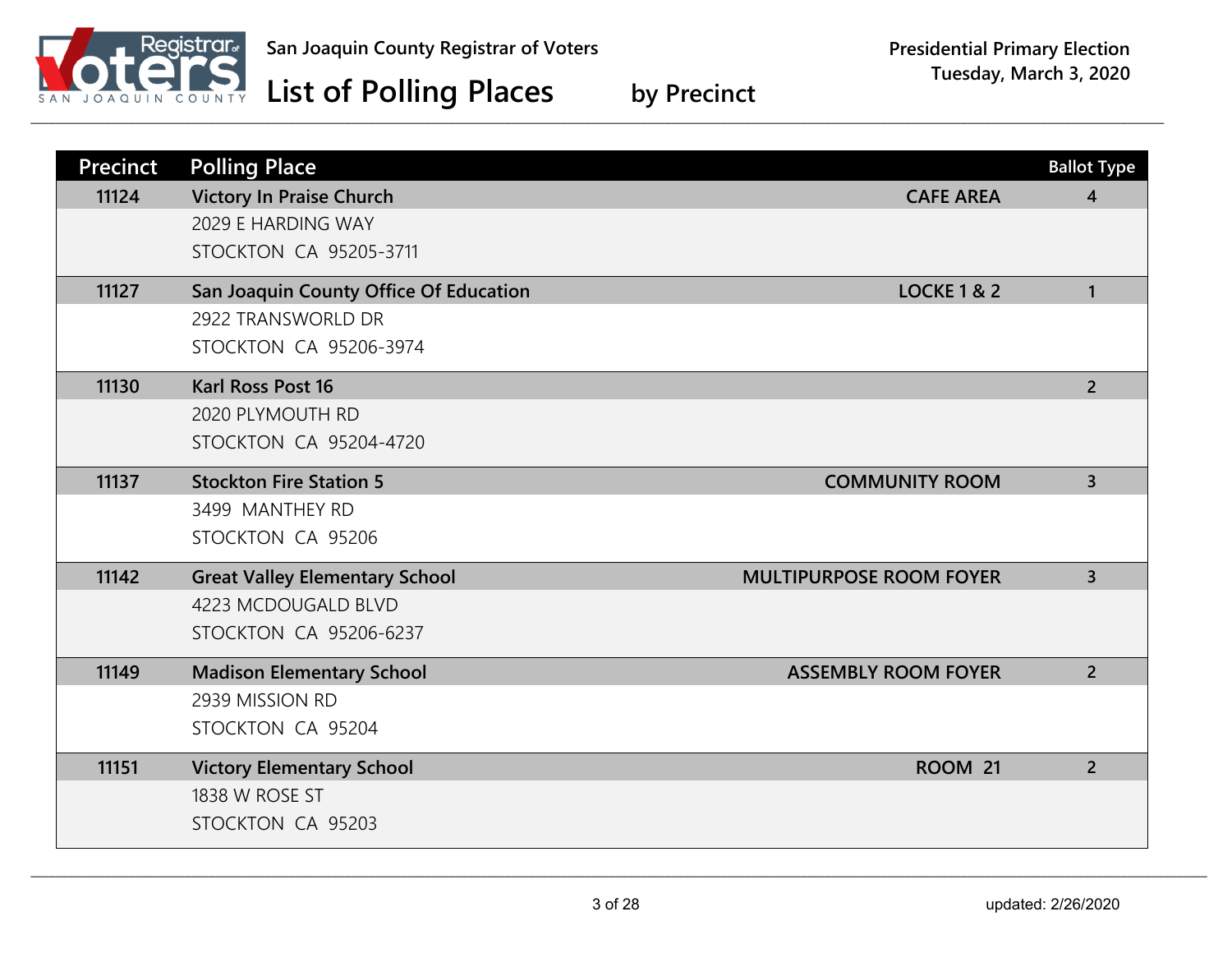

| <b>Precinct</b> | <b>Polling Place</b>                  |                               | <b>Ballot Type</b> |
|-----------------|---------------------------------------|-------------------------------|--------------------|
| 11166           | <b>August Knodt Elementary School</b> | <b>GYM</b>                    | $\overline{3}$     |
|                 | 3939 EWS WOODS BLVD                   |                               |                    |
|                 | STOCKTON CA 95206                     |                               |                    |
| 11201           | <b>Mable Barron School</b>            | <b>LIBRARY</b>                | $\overline{7}$     |
|                 | <b>6835 CUMBERLAND PL</b>             |                               |                    |
|                 | <b>STOCKTON CA 95219-3238</b>         |                               |                    |
| 11202           | <b>Lang Residence</b>                 |                               | $\overline{7}$     |
|                 | <b>6838 CUMBERLAND PL</b>             |                               |                    |
|                 | <b>STOCKTON CA 95219-3256</b>         |                               |                    |
| 11203           | <b>Larsen Residence</b>               |                               | $\overline{7}$     |
|                 | 3817 N MONITOR CIR                    |                               |                    |
|                 | STOCKTON CA 95219-3639                |                               |                    |
| 11205           | <b>Church Of The Presentation</b>     | <b>COMMUNITY CENTER FOYER</b> | 8                  |
|                 | 1515 W BENJAMIN HOLT DR               |                               |                    |
|                 | STOCKTON CA 95207                     |                               |                    |
| 11206           | <b>John R Williams School</b>         | <b>LIBRARY</b>                | 9                  |
|                 | 2450 MEADOW AVE                       |                               |                    |
|                 | STOCKTON CA 95207                     |                               |                    |
| 11208           | <b>Brookdale Senior Living</b>        |                               | 8                  |
|                 | 6725 INGLEWOOD AVE                    |                               |                    |
|                 | STOCKTON CA 95207                     |                               |                    |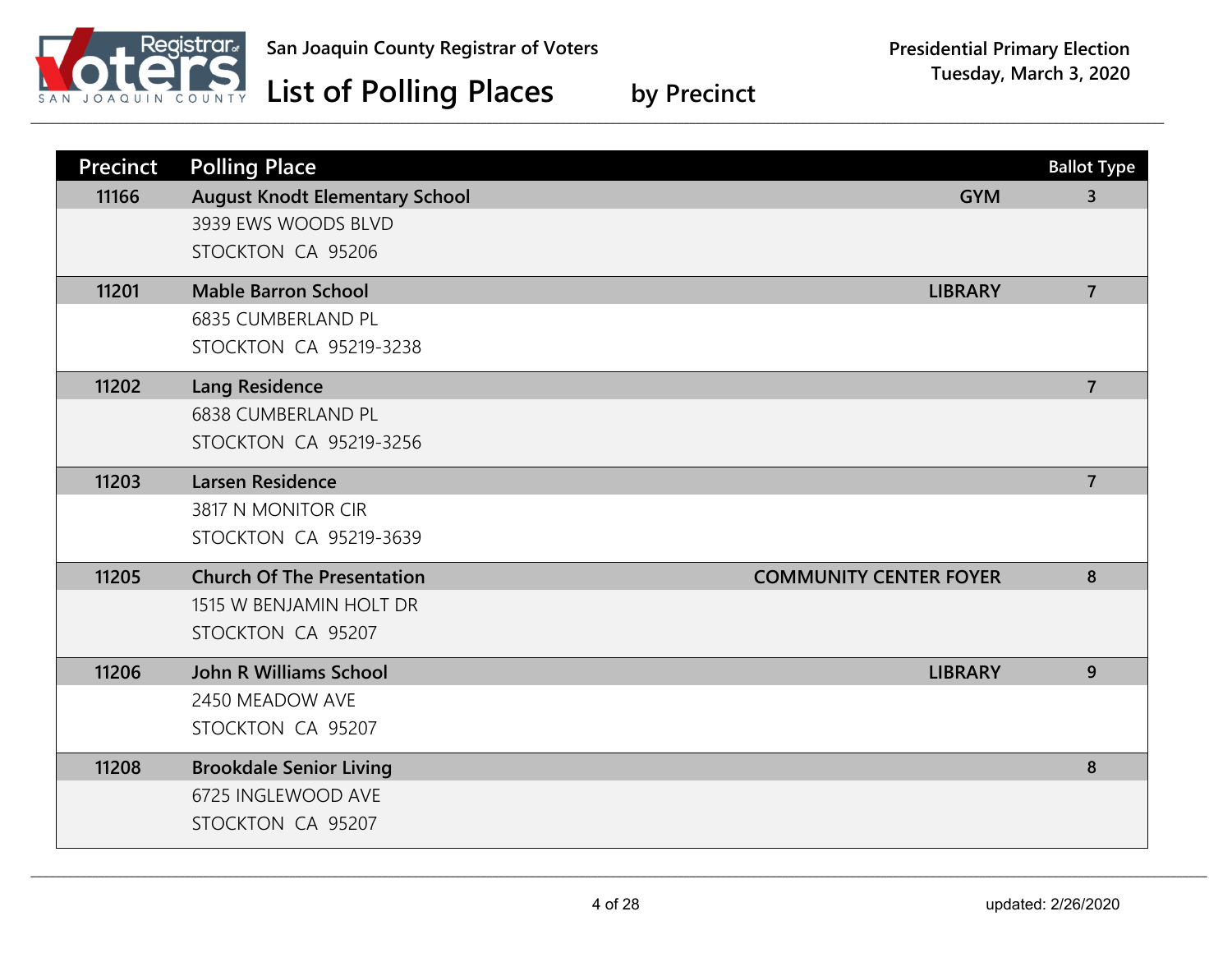

| <b>Precinct</b> | <b>Polling Place</b>                                              | <b>Ballot Type</b> |
|-----------------|-------------------------------------------------------------------|--------------------|
| 11209           | <b>Quail Lakes Clubhouse</b>                                      | 8                  |
|                 | 3808 QUAIL LAKES DR                                               |                    |
|                 | <b>STOCKTON CA 95207-4657</b>                                     |                    |
| 11211           | <b>Zion Lutheran Church</b><br><b>GRACE HALL</b>                  | 8                  |
|                 | 808 PORTER AVE                                                    |                    |
|                 | STOCKTON CA 95207-4208                                            |                    |
| 11212           | <b>Cabagbag Residence</b>                                         | 9                  |
|                 | 2951 ROCKFORD AVE                                                 |                    |
|                 | STOCKTON CA 95207                                                 |                    |
| 11214           | <b>Villa Monterey</b><br><b>COMMUNITY ROOM</b>                    | 8                  |
|                 | 4707 KENTFIELD RD APT C                                           |                    |
|                 | STOCKTON CA 95207                                                 |                    |
| 11215           | <b>OPPORTUNITY CENTER</b><br>Lord's Gym                           | 8                  |
|                 | 848 E HAMMER LN                                                   |                    |
|                 | STOCKTON, CA 95210                                                |                    |
| 11217           | <b>First Unitarian Universalist Church</b><br><b>JACKSON HALL</b> | 10                 |
|                 | 2737 PACIFIC AVE                                                  |                    |
|                 | STOCKTON CA 95204                                                 |                    |
| 11218           | <b>George Lincoln Mosher Elementary School</b><br><b>LIBRARY</b>  | 8                  |
|                 | 3220 BUDDY HOLLY DR                                               |                    |
|                 | STOCKTON CA 95212                                                 |                    |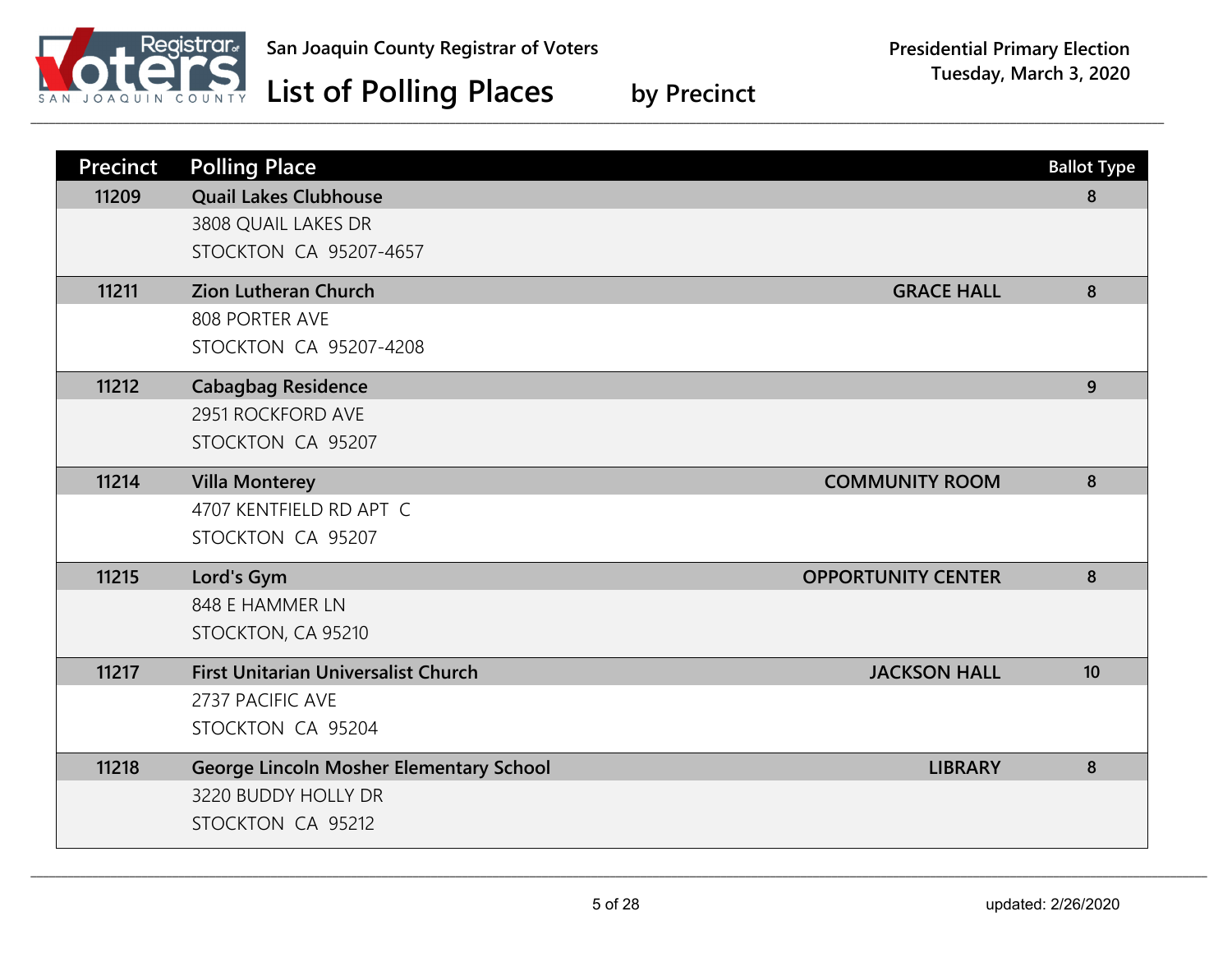

| <b>Precinct</b> | <b>Polling Place</b>                        |                            | <b>Ballot Type</b> |
|-----------------|---------------------------------------------|----------------------------|--------------------|
| 11219           | <b>Good Samaritan Rehabilitation Center</b> | <b>SOCIAL DINNING AREA</b> | 10                 |
|                 | 1630 N EDISON ST                            |                            |                    |
|                 | STOCKTON CA 95204                           |                            |                    |
| 11220           | <b>St Mary's High School</b>                | <b>ROOM7</b>               | 8                  |
|                 | 5648 N EL DORADO ST                         |                            |                    |
|                 | <b>STOCKTON CA 95207-4459</b>               |                            |                    |
| 11221           | <b>Quail Lakes Baptist Church</b>           | <b>ROOM A-117</b>          | 8                  |
|                 | 1904 QUAIL LAKES DR                         |                            |                    |
|                 | STOCKTON CA 95207-4657                      |                            |                    |
| 11224           | <b>Windsor Hampton Care Center</b>          | <b>FRONT LOBBY</b>         | 8                  |
|                 | 442 E HAMPTON ST                            |                            |                    |
|                 | STOCKTON CA 95204                           |                            |                    |
| 11226           | The Bridge At Stockton                      | <b>LOBBY</b>               | 8                  |
|                 | 703 E SWAIN RD                              |                            |                    |
|                 | <b>STOCKTON CA 95207-3146</b>               |                            |                    |
| 11227           | <b>Casa Manana Inn Appartments</b>          | <b>MEMORIAL HALL</b>       | 8                  |
|                 | 3700 N SUTTER ST                            |                            |                    |
|                 | STOCKTON CA 95204                           |                            |                    |
| 11230           | <b>Stockton Fire Station 7</b>              | <b>BAY</b>                 | 11                 |
|                 | 1767 W HAMMER LN                            |                            |                    |
|                 | STOCKTON CA 95209                           |                            |                    |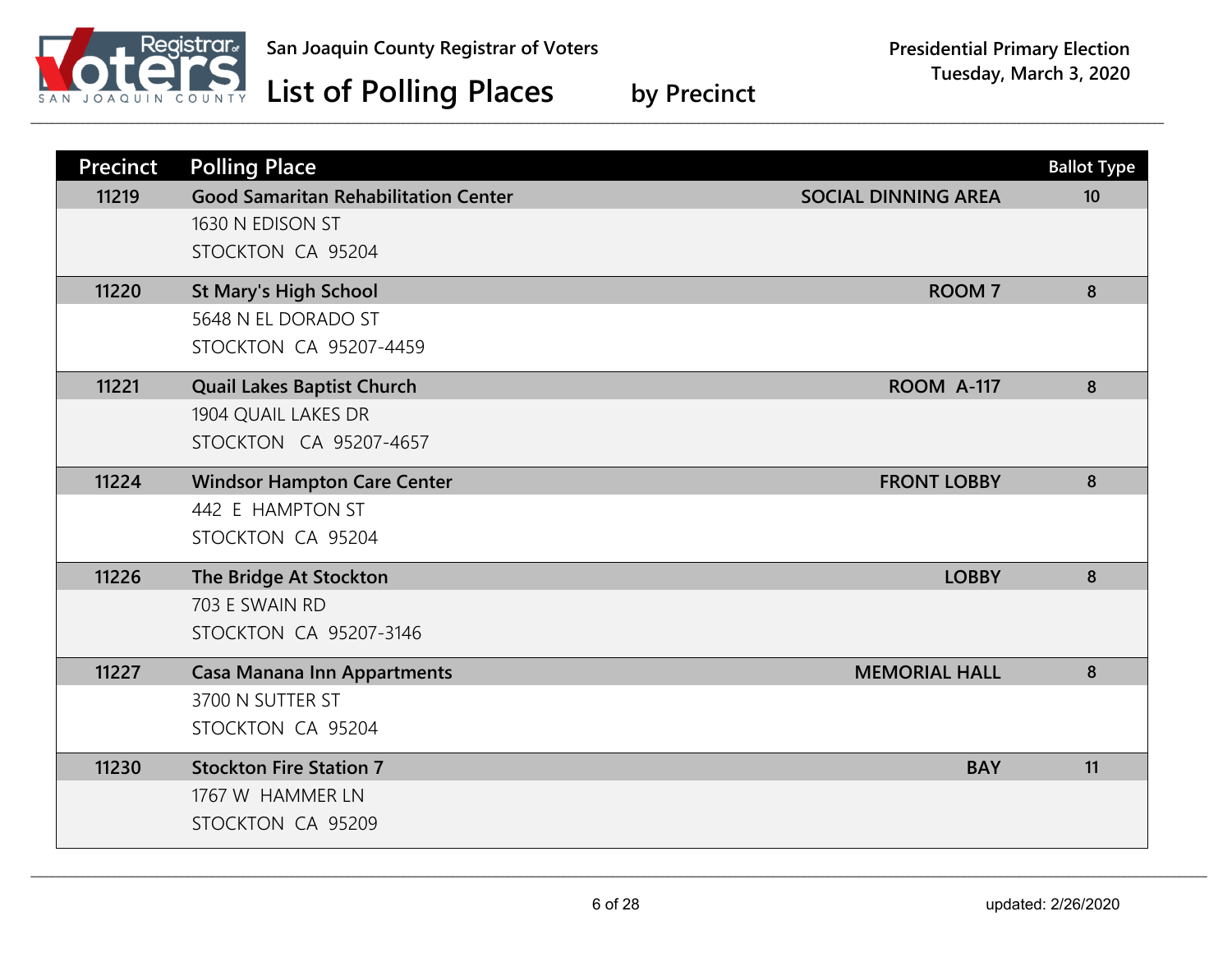

| <b>Precinct</b> | <b>Polling Place</b>                   |                       | <b>Ballot Type</b> |
|-----------------|----------------------------------------|-----------------------|--------------------|
| 11234           | <b>Big Valley Ford</b>                 | <b>SHOWROOM</b>       | 11                 |
|                 | 3282 AUTO CENTER CIR                   |                       |                    |
|                 | STOCKTON, CA 95210                     |                       |                    |
| 11235           | Kohl Open Day School                   | <b>LIBRARY</b>        | 8                  |
|                 | 4115 CROWN AVE                         |                       |                    |
|                 | STOCKTON CA 95207                      |                       |                    |
| 11249           | <b>Ansel Adams Elementary School</b>   | <b>BRIDGE ROOM</b>    | 11                 |
|                 | 9274 GLACIER POINT DR                  |                       |                    |
|                 | STOCKTON, CA 95212                     |                       |                    |
| 11253           | <b>Christian Life Church</b>           | <b>FOYER</b>          | 11                 |
|                 | 4303 CHRISTIAN LIFE WAY                |                       |                    |
|                 | STOCKTON CA 95212                      |                       |                    |
| 11258           | <b>Rio Calaveras Elementary School</b> | <b>STAGE</b>          | 8                  |
|                 | 1819 E BIANCHI RD                      |                       |                    |
|                 | STOCKTON CA 95210                      |                       |                    |
| 11259           | De Young Shoreline Chapel              | <b>RECEPTION ROOM</b> | $\overline{7}$     |
|                 | 7676 SHORELINE DR                      |                       |                    |
|                 | <b>STOCKTON CA 95219-5456</b>          |                       |                    |
| 11265           | Horizon Christian Fellowship Church    | <b>WORSHIP CENTER</b> | 8                  |
|                 | 10702 LOWER SACRAMENTO RD              |                       |                    |
|                 | STOCKTON CA 95210                      |                       |                    |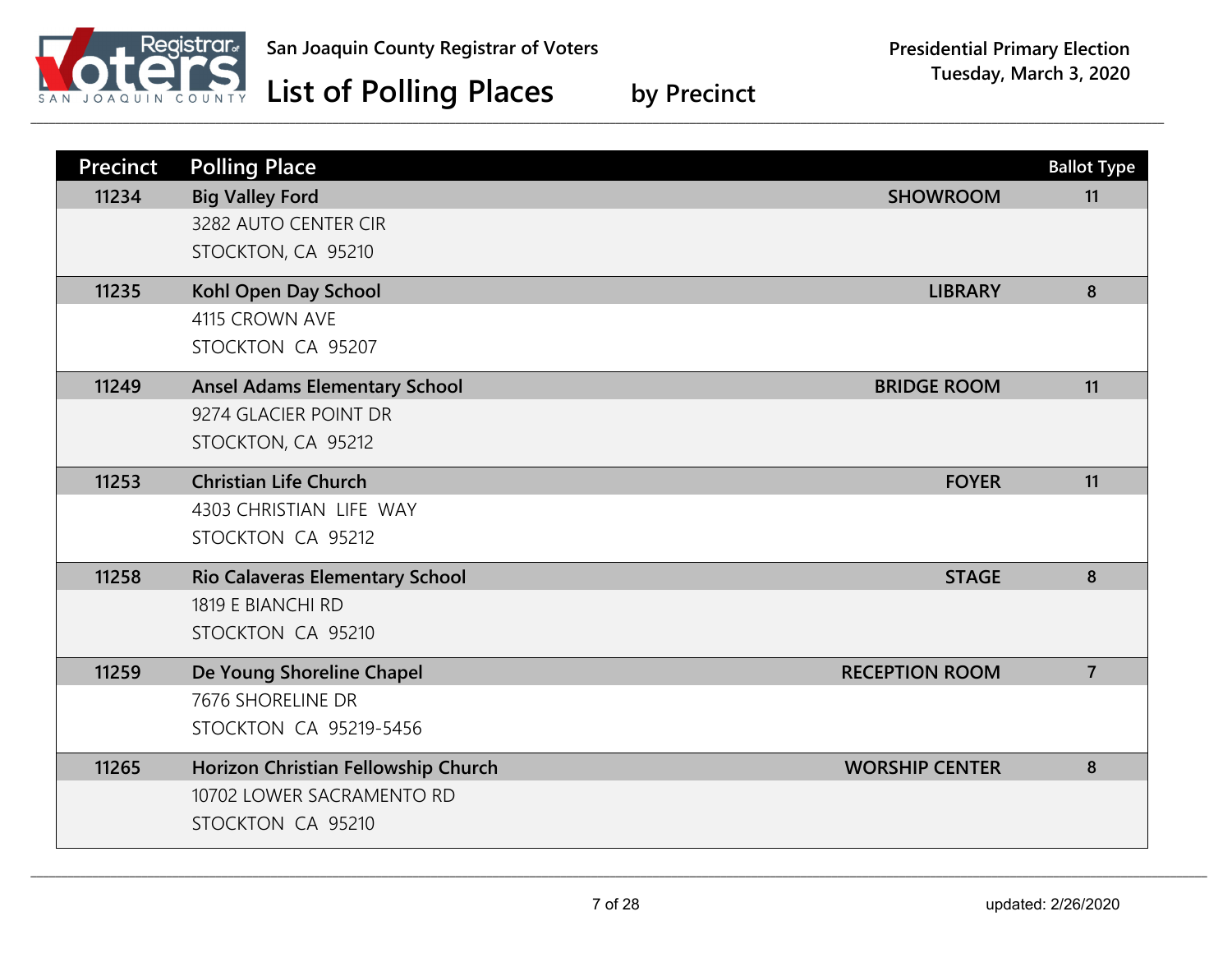

| <b>Precinct</b> | <b>Polling Place</b>                    |                      | <b>Ballot Type</b> |
|-----------------|-----------------------------------------|----------------------|--------------------|
| 11266           | <b>Christian Life Center</b>            | <b>FOYER</b>         | 8                  |
|                 | 9025 WEST LN                            |                      |                    |
|                 | <b>STOCKTON CA 95210-1401</b>           |                      |                    |
| 11270           | <b>Clairmont Elementary School</b>      | <b>LIBRARY</b>       | 11                 |
|                 | 8282 LE MANS AVE                        |                      |                    |
|                 | STOCKTON CA 95210                       |                      |                    |
| 11275           | <b>Westwood Elementary School</b>       | <b>LIBRARY</b>       | 11                 |
|                 | 9444 CAYWOOD DR                         |                      |                    |
|                 | STOCKTON CA 95210                       |                      |                    |
| 11292           | <b>Ed Stewart American Legion</b>       | <b>HALL</b>          | 8                  |
|                 | 3110 WEST LN                            |                      |                    |
|                 | STOCKTON CA 95204                       |                      |                    |
| 11302           | <b>Alliance Church</b>                  | <b>LOBBY</b>         | 13                 |
|                 | 825 HIGHMOOR AVE                        |                      |                    |
|                 | <b>STOCKTON CA 95210-1860</b>           |                      |                    |
| 11303           | <b>Christa Mc Auliffe Middle School</b> | <b>STAGE</b>         | 14                 |
|                 | 3880 IRON CANYON CIR                    |                      |                    |
|                 | STOCKTON CA 95209                       |                      |                    |
| 11304           | <b>Oakmont Of Stockton</b>              | <b>ACTIVITY ROOM</b> | 12                 |
|                 | 3318 BROOKSIDE RD                       |                      |                    |
|                 | <b>STOCKTON CA 95219-2343</b>           |                      |                    |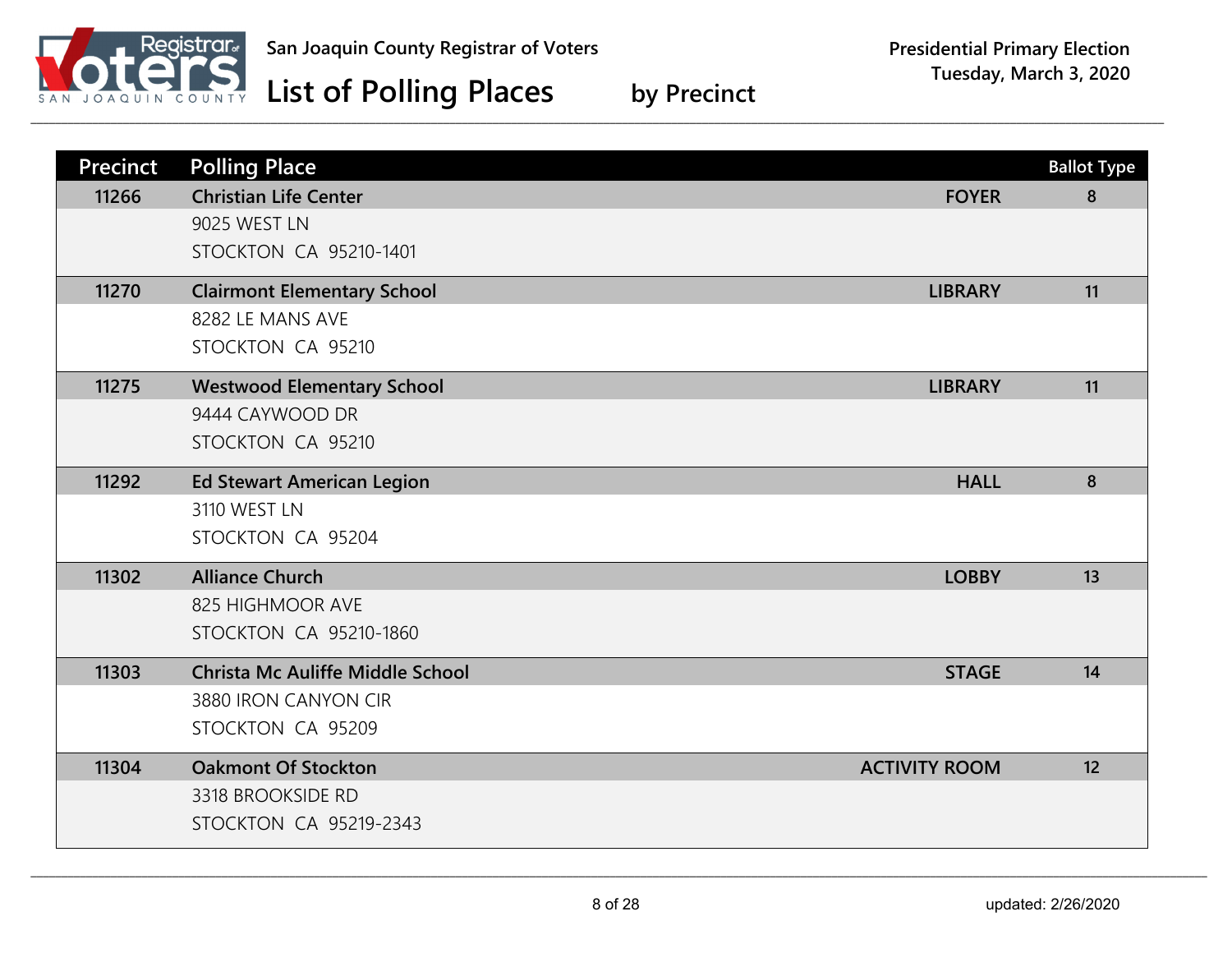

| <b>Precinct</b> | <b>Polling Place</b>                           |                                    | <b>Ballot Type</b> |
|-----------------|------------------------------------------------|------------------------------------|--------------------|
| 11305           | Don Riggio School                              | <b>LIBRARY</b>                     | 12                 |
|                 | 3110 BROOKSIDE RD                              |                                    |                    |
|                 | <b>STOCKTON CA 95219-2357</b>                  |                                    |                    |
| 11306           | <b>O'Connor Woods</b>                          | <b>NORTH CLUBHOUSE</b>             | 15                 |
|                 | 3400 WAGNER HEIGHTS RD                         |                                    |                    |
|                 | STOCKTON CA 95209                              |                                    |                    |
| 11307           | <b>Creekside Elementary School</b>             | ROOM 33                            | 12                 |
|                 | 2515 ESTATE DR                                 |                                    |                    |
|                 | STOCKTON CA 95209                              |                                    |                    |
| 11308           | <b>First Congregational Church Of Stockton</b> | <b>WALLINGFORD CONFERENCE ROOM</b> | 12                 |
|                 | 3409 BROOKSIDE RD                              |                                    |                    |
|                 | <b>STOCKTON CA 95219-1757</b>                  |                                    |                    |
| 11309           | <b>Manlio Silva Elementary School</b>          |                                    | 14                 |
|                 | 6250 SCOTT CREEK DR                            |                                    |                    |
|                 | STOCKTON CA 95219                              |                                    |                    |
| 11310           | Michigan Heights Baptist Church                | <b>DINING HALL</b>                 | 12                 |
|                 | 3156 MICHIGAN AVE                              |                                    |                    |
|                 | STOCKTON CA 95204                              |                                    |                    |
| 11312           | <b>John Muir Elementary School</b>             | <b>MULTI PURPOSE ROOM</b>          | 14                 |
|                 | 2303 WHISTLER WAY                              |                                    |                    |
|                 | STOCKTON CA 95209                              |                                    |                    |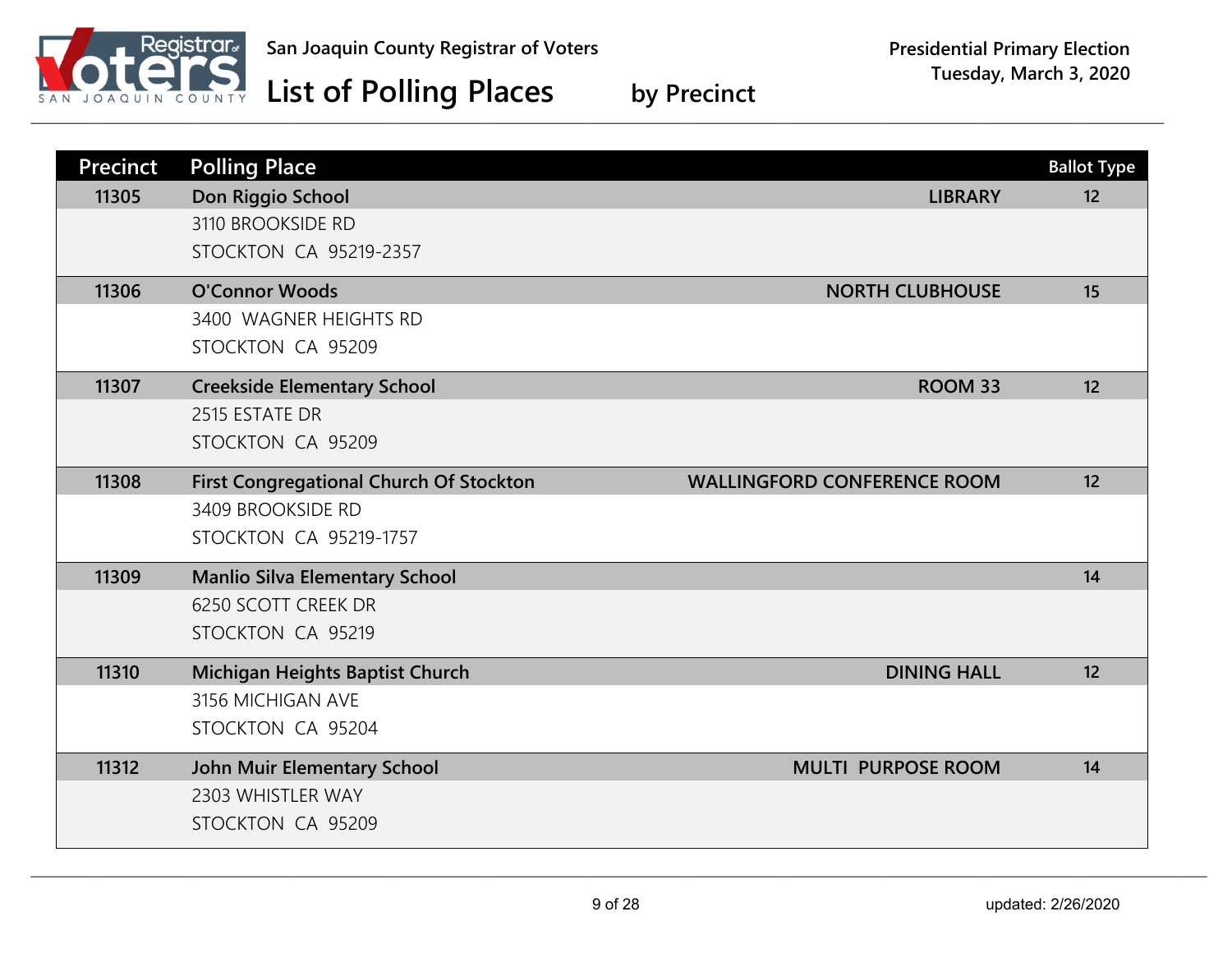

| <b>Precinct</b> | <b>Polling Place</b>                  |                    | <b>Ballot Type</b> |
|-----------------|---------------------------------------|--------------------|--------------------|
| 11315           | <b>Kennedy Elementary School</b>      | ROOM 6             | 14                 |
|                 | 630 PONCE DE LEON AVE                 |                    |                    |
|                 | <b>STOCKTON CA 95210-1821</b>         |                    |                    |
| 11316           | <b>Calvary Assembly Of God</b>        | <b>FOYER</b>       | 15                 |
|                 | 8407 KELLEY DR                        |                    |                    |
|                 | <b>STOCKTON CA 95209-2180</b>         |                    |                    |
| 11320           | <b>Julia Morgan Elementary School</b> | <b>LIBRARY</b>     | 14                 |
|                 | 3777 A G SPANOS BLVD                  |                    |                    |
|                 | STOCKTON CA 95209-3780                |                    |                    |
| 11322           | <b>Parklane Elementary School</b>     |                    | 13                 |
|                 | 8405 TAM O SHANTER DR                 |                    |                    |
|                 | STOCKTON CA 95210                     |                    |                    |
| 11323           | Loyal Order Moose Lodge 391           | <b>DINING HALL</b> | 14                 |
|                 | 9035 DAVIS RD                         |                    |                    |
|                 | <b>STOCKTON CA 95209-1807</b>         |                    |                    |
| 11324           | <b>Elkhorn School</b>                 | <b>LIBRARY</b>     | 14                 |
|                 | 10505 DAVIS RD                        |                    |                    |
|                 | STOCKTON CA 95209                     |                    |                    |
| 11333           | <b>Allala Residence</b>               |                    | 12                 |
|                 | 9841 TWIN CREEKS AVE                  |                    |                    |
|                 | STOCKTON, CA 95219                    |                    |                    |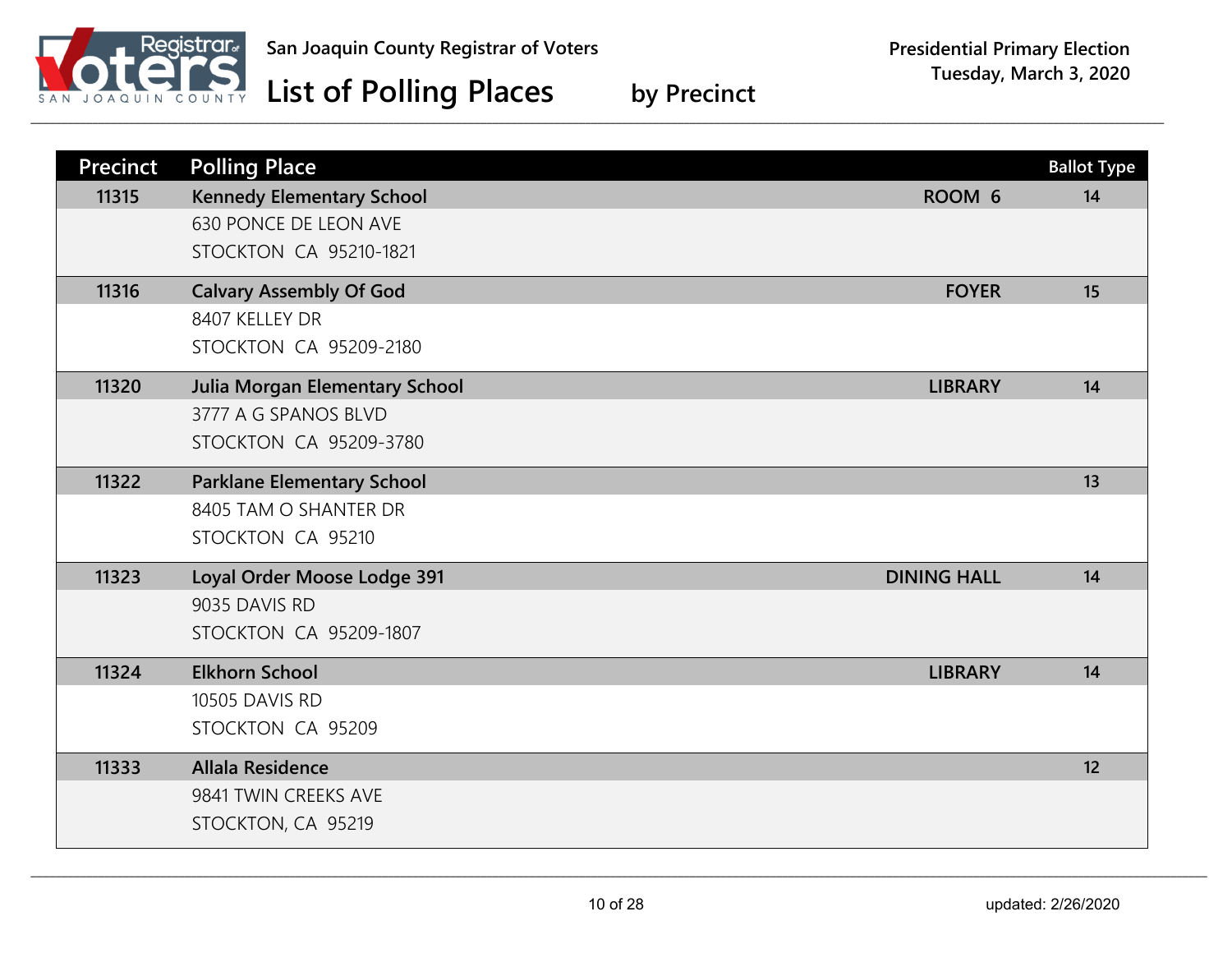

| <b>Precinct</b> | <b>Polling Place</b>                 |                           | <b>Ballot Type</b> |
|-----------------|--------------------------------------|---------------------------|--------------------|
| 33501           | South/west Park Elementary School    | <b>LIBRARY RM E130</b>    | 16                 |
|                 | 501 MOUNT OSO AVE                    |                           |                    |
|                 | TRACY CA 95376-4604                  |                           |                    |
| 33502           | <b>Tracy Community Church</b>        | <b>CHOIR ROOM</b>         | 16                 |
|                 | 1790 SEQUOIA BLVD                    |                           |                    |
|                 | <b>TRACY CA 95376</b>                |                           |                    |
| 33503           | St Paul's - Life Center              | <b>LIFE CENTER</b>        | 16                 |
|                 | 1635 CHESTER DR                      |                           |                    |
|                 | TRACY CA 95376-2927                  |                           |                    |
| 33504           | <b>American Legion Hall</b>          |                           | 16                 |
|                 | 1960 N TRACY BLVD                    |                           |                    |
|                 | <b>TRACY CA 95376</b>                |                           |                    |
| 33507           | <b>First United Methodist Church</b> | <b>SOCIAL HALL ROOM 4</b> | 16                 |
|                 | 330 ACACIA ST                        |                           |                    |
|                 | <b>TRACY CA 95376</b>                |                           |                    |
| 33509           | <b>Green Oaks Mobile Home Park</b>   | <b>CLUBHOUSE</b>          | 16                 |
|                 | 2929 N MACARTHUR DR                  |                           |                    |
|                 | TRACY CA 95376-2037                  |                           |                    |
| 33513           | <b>Tracy Transit Station</b>         | <b>ROOM 105</b>           | 16                 |
|                 | 50 E 6TH ST                          |                           |                    |
|                 | TRACY CA 95376-4168                  |                           |                    |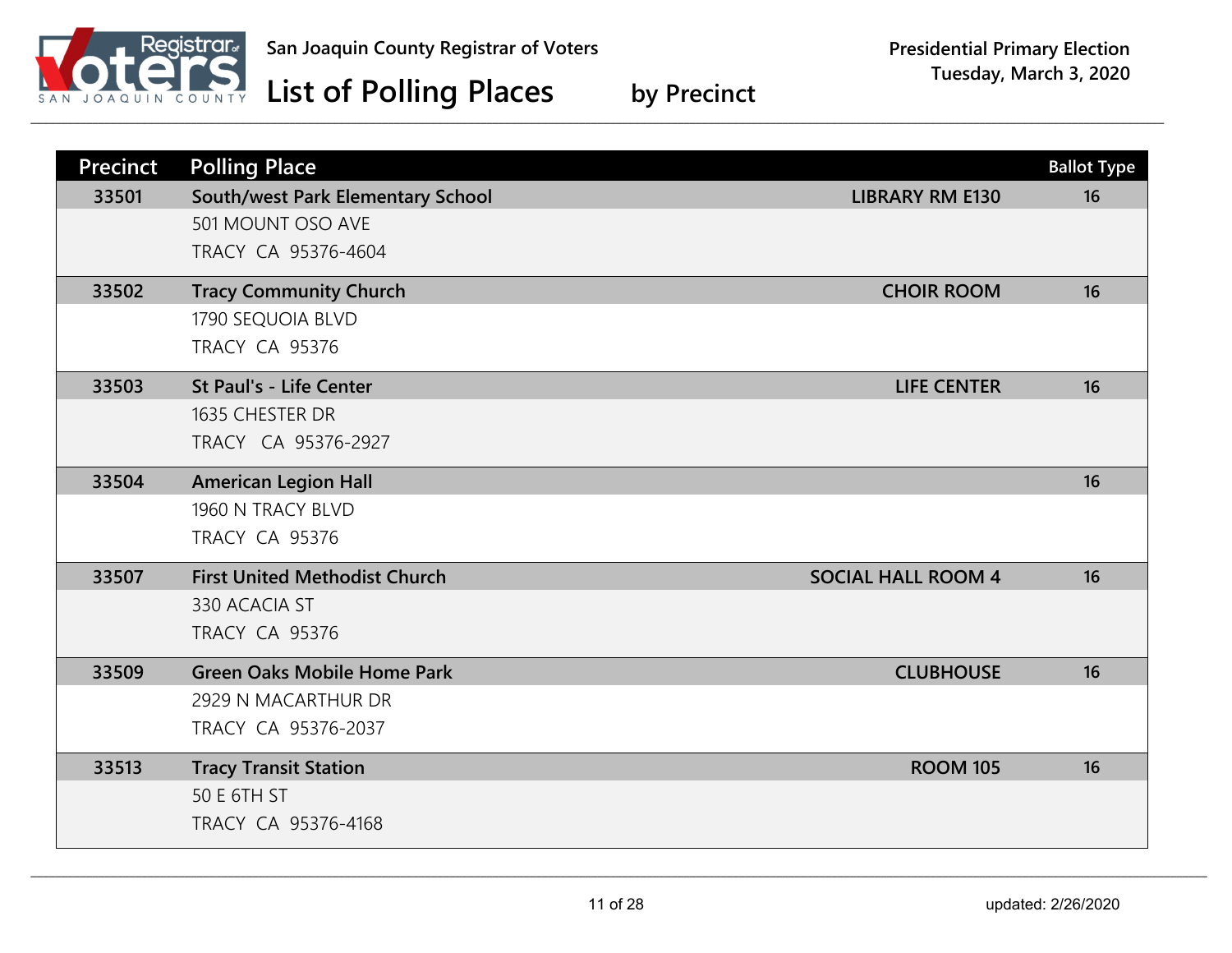

| <b>Precinct</b> | <b>Polling Place</b>                                                                                                     | <b>Ballot Type</b>           |
|-----------------|--------------------------------------------------------------------------------------------------------------------------|------------------------------|
| 33514           | <b>Oniah Residence</b><br>1830 PERSIMMON WAY<br><b>TRACY CA 95376</b>                                                    | 16                           |
| 33517           | <b>Melville S Jacobson Elementary School</b><br>1750 W KAVANAGH AVE<br><b>TRACY CA 95376</b>                             | <b>CONFERENCE ROOM</b><br>16 |
| 33520           | <b>Journey Christian Church</b><br><b>WORSHIP CENTER SUITE 115</b><br>4600 S TRACY BLVD SUITE 101<br>TRACY CA 95377-8105 | 16                           |
| 33521           | <b>Earle E Williams Middle School</b><br>1600 TENNIS LN<br><b>TRACY CA 95376</b>                                         | 16                           |
| 33524           | <b>Monticello Elementary School</b><br><b>MULTI PURPOSE ROOM</b><br>1001 CAMBRIDGE PL<br><b>TRACY, CA 95377</b>          | 16                           |
| 33525           | <b>Tracy Sports Complex</b><br>955 CROSSROADS DR<br><b>TRACY CA 95377</b>                                                | 16                           |
| 33527           | <b>Gladys Poet-Christian School</b><br>1701 S CENTRAL AVE<br><b>TRACY CA 95376</b>                                       | <b>CONFERENCE ROOM</b><br>16 |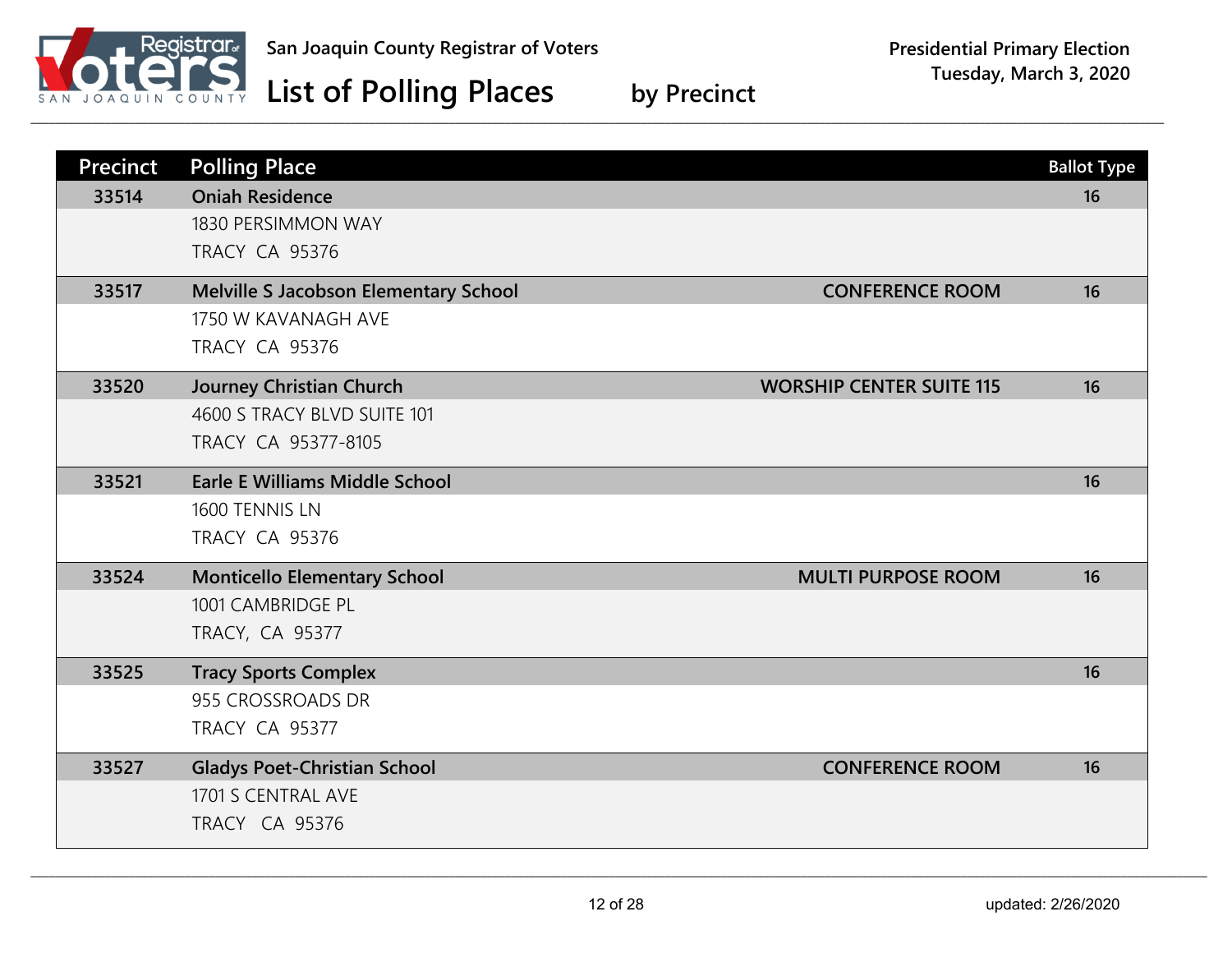

| <b>Precinct</b> | <b>Polling Place</b>                    |                               | <b>Ballot Type</b> |
|-----------------|-----------------------------------------|-------------------------------|--------------------|
| 33529           | <b>Art Freiler Elementary School</b>    | <b>ROOM3</b>                  | 16                 |
|                 | 2421 W LOWELL AVE                       |                               |                    |
|                 | TRACY CA 95377-7300                     |                               |                    |
| 33530           | Jefferson School District Admin Office  | <b>BOARD ROOM</b>             | 16                 |
|                 | 1219 WHISPERING WIND DR                 |                               |                    |
|                 | <b>TRACY, CA 95377</b>                  |                               |                    |
| 33533           | <b>Heinrich Residence</b>               |                               | 16                 |
|                 | 1220 APPALOSA WAY                       |                               |                    |
|                 | <b>TRACY CA 95376</b>                   |                               |                    |
| 33540           | <b>Hilliard Residence</b>               |                               | 16                 |
|                 | 2190 SEVILLE DR                         |                               |                    |
|                 | <b>TRACY CA 95377</b>                   |                               |                    |
| 33543           | <b>Eastlake Home Owners Association</b> | <b>CLUB HOUSE</b>             | 16                 |
|                 | 1355 EASTLAKE CIR                       |                               |                    |
|                 | <b>TRACY CA 95304</b>                   |                               |                    |
| 33546           | <b>George Kelly Elementary School</b>   | <b>LIBRARY / MEDIA CENTER</b> | 16                 |
|                 | 535 MABEL JOSEPHINE DR                  |                               |                    |
|                 | TRACY CA 95377-6645                     |                               |                    |
| 42401           | <b>Arbor Senior Apartments</b>          | <b>VIBRANT LIFE ROOM</b>      | 18                 |
|                 | <b>115 LOUIE AVE</b>                    |                               |                    |
|                 | LODI, CA 95240                          |                               |                    |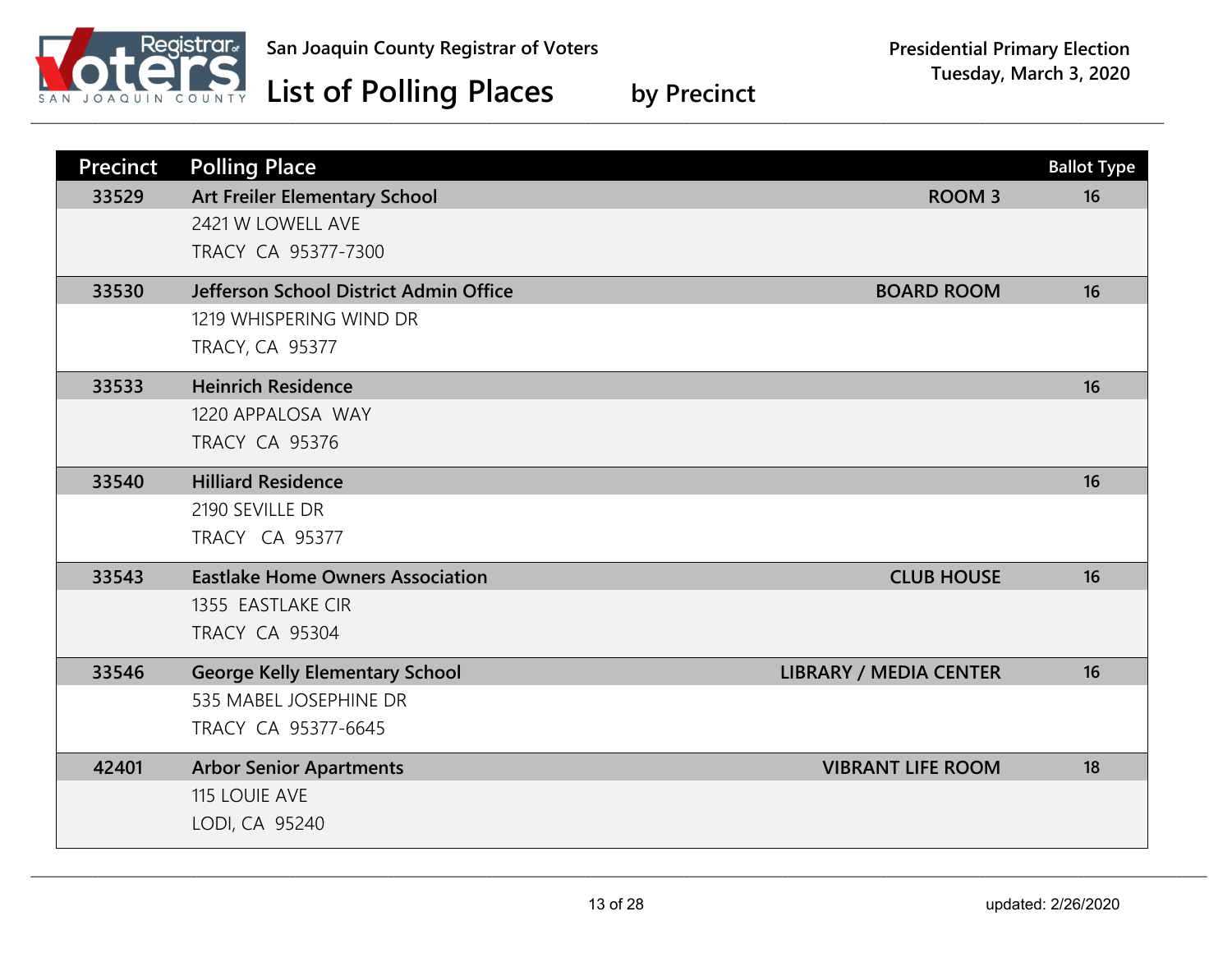

| Precinct | <b>Polling Place</b>                      |                        | <b>Ballot Type</b> |
|----------|-------------------------------------------|------------------------|--------------------|
| 42402    | <b>Wine &amp; Roses</b>                   | <b>PAVILLION</b>       | 18                 |
|          | 2505 W TURNER RD                          |                        |                    |
|          | LODI CA 95242-4643                        |                        |                    |
| 42404    | <b>Lewis Residence</b>                    |                        | 18                 |
|          | 2534 KIRSTEN DR                           |                        |                    |
|          | LODI CA 95240                             |                        |                    |
| 42405    | <b>Golden Oaks Recreation Room</b>        | <b>HALL</b>            | 18                 |
|          | 1210 W CENTURY BLVD                       |                        |                    |
|          | LODI CA 95240                             |                        |                    |
| 42406    | <b>Ellerth E Larson Elementary School</b> | <b>LIBRARY</b>         | 18                 |
|          | 2375 GIANNONI WAY                         |                        |                    |
|          | LODI CA 95242-4795                        |                        |                    |
| 42407    | Leroy Nichols Elementary School           |                        | 18                 |
|          | 1301 S CRESCENT AVE                       |                        |                    |
|          | LODI CA 95240                             |                        |                    |
| 42408    | <b>Bethel Open Bible Church</b>           | <b>FOYER</b>           | 18                 |
|          | <b>760 S HAM LN</b>                       |                        |                    |
|          | LODI CA 95242-3536                        |                        |                    |
| 42411    | <b>Radiant Life Church</b>                | <b>ACTIVITY CENTER</b> | 18                 |
|          | 75 N CRESCENT AVE                         |                        |                    |
|          | LODI CA 95240                             |                        |                    |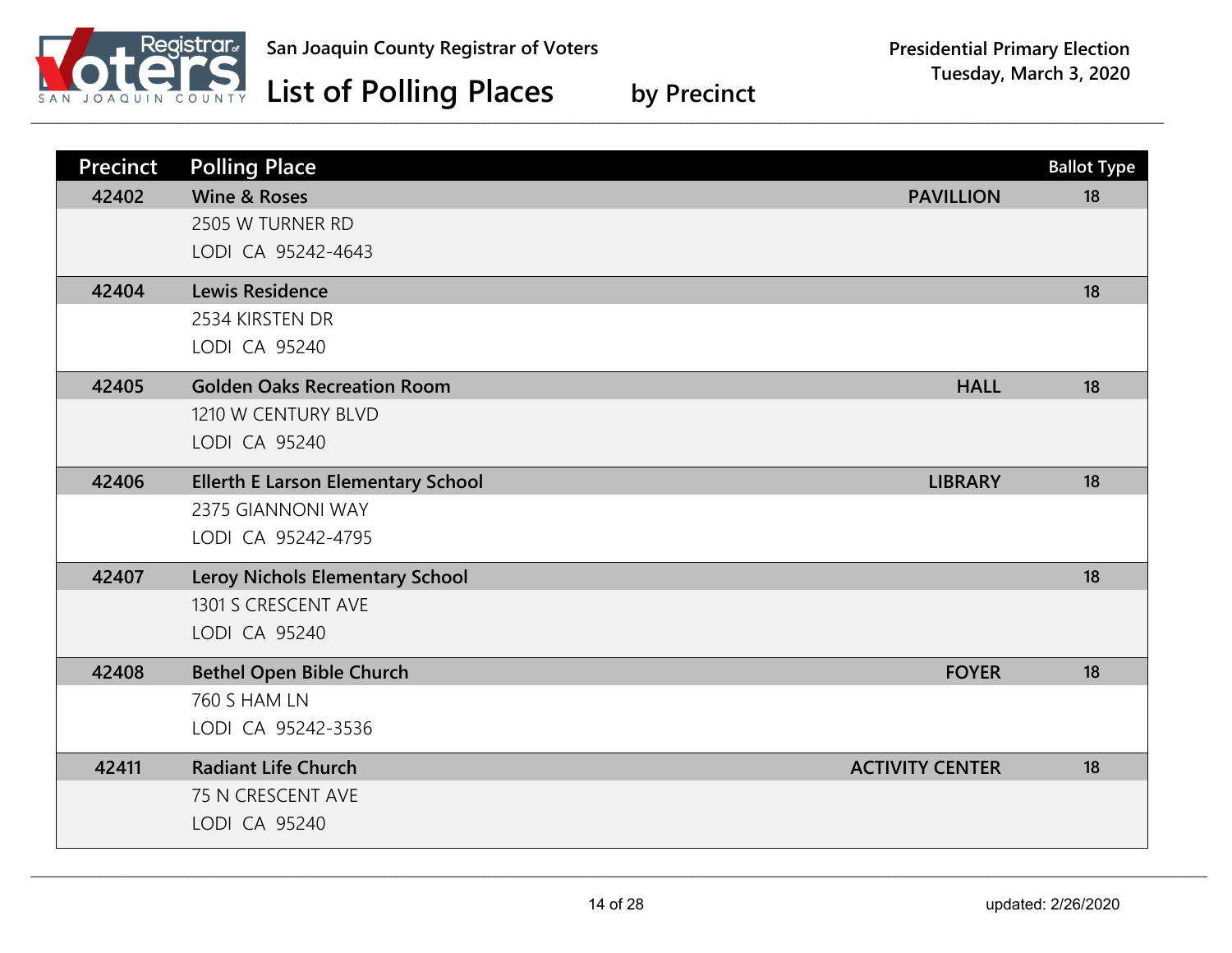

| <b>Precinct</b> | <b>Polling Place</b>                   |                                   | <b>Ballot Type</b> |
|-----------------|----------------------------------------|-----------------------------------|--------------------|
| 42415           | <b>Lodi Community Center</b>           | <b>RECREATION ROOM</b>            | 18                 |
|                 | 415 S SACRAMENTO ST                    |                                   |                    |
|                 | LODI CA 95240                          |                                   |                    |
| 42418           | <b>Erma B Reese Elementary School</b>  | <b>MULTI USE ROOM</b>             | 18                 |
|                 | 1800 W ELM ST                          |                                   |                    |
|                 | LODI CA 95242-2917                     |                                   |                    |
| 42422           | <b>Vinewood Community Church</b>       | <b>FELLOWSHIP CENTER</b>          | 18                 |
|                 | 1900 W VINE ST                         |                                   |                    |
|                 | LODI CA 95242-3870                     |                                   |                    |
| 42426           | <b>Lodi Fire Station 3</b>             | <b>BAY</b>                        | 18                 |
|                 | <b>2141 S HAM LN</b>                   |                                   |                    |
|                 | LODI CA 95242                          |                                   |                    |
| 42427           | Lodi Academy, 7th Day Adventist School | <b>FIRESIDE ROOM</b>              | 18                 |
|                 | 1230 S CENTRAL AVE                     |                                   |                    |
|                 | LODI CA 95240                          |                                   |                    |
| 42429           | <b>Beckman Elementary School</b>       | <b>LIBRARY</b>                    | 18                 |
|                 | 2201 SCARBOROUGH DR                    |                                   |                    |
|                 | LODI CA 95240                          |                                   |                    |
| 42432           | <b>Solstice Senior Living At Lodi</b>  | <b>VIBRANT LIFE ACTIVITY ROOM</b> | 18                 |
|                 | 2145 W KETTLEMAN LN                    |                                   |                    |
|                 | LODI CA 95242                          |                                   |                    |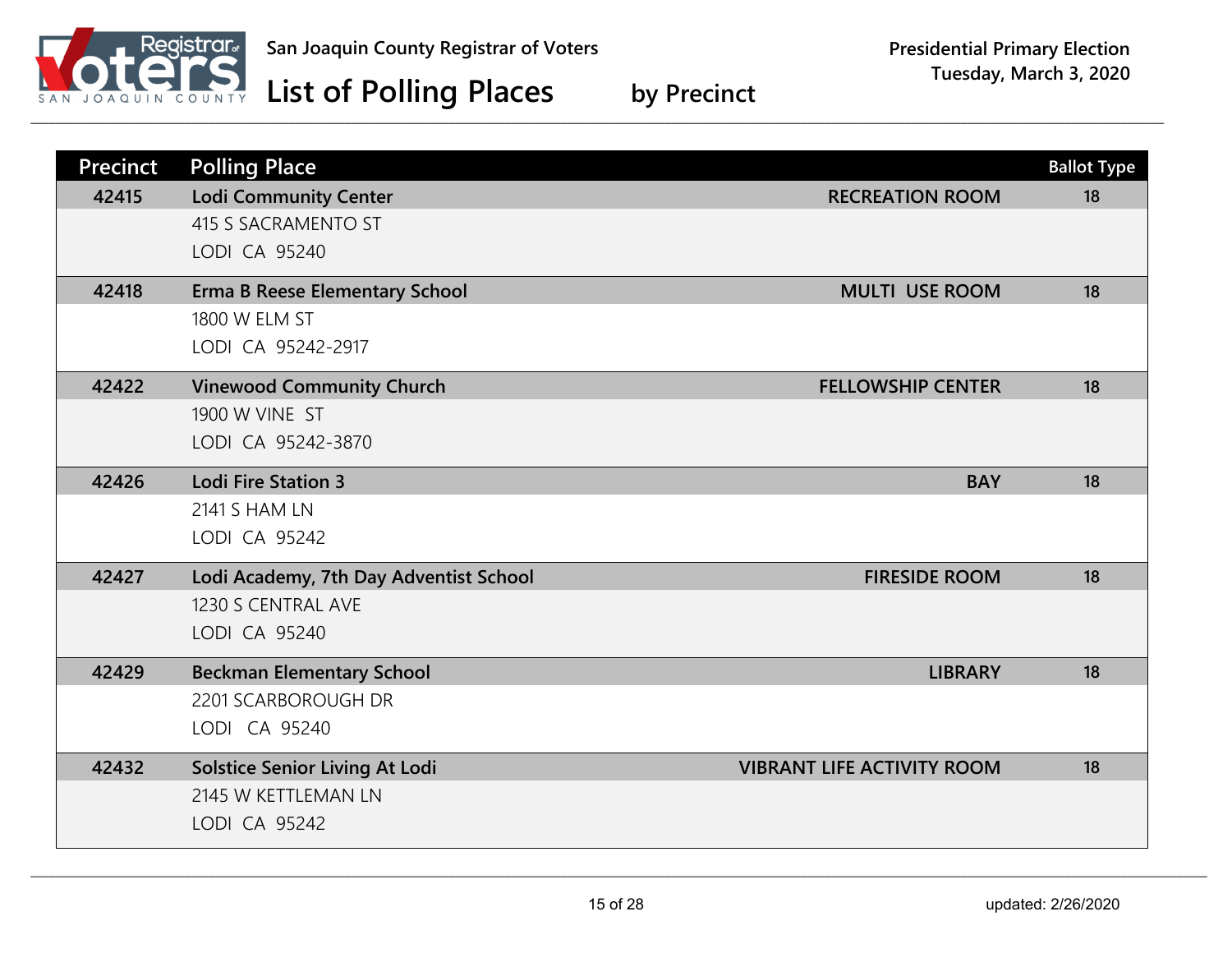

| <b>Precinct</b> | <b>Polling Place</b>                       |                           | <b>Ballot Type</b> |
|-----------------|--------------------------------------------|---------------------------|--------------------|
| 42434           | <b>Lodi Fire Station 2</b>                 | <b>BAY</b>                | 18                 |
|                 | 2 S CHEROKEE LN                            |                           |                    |
|                 | LODI CA 95240-3019                         |                           |                    |
| 42439           | <b>St Peter Lutheran Church</b>            | <b>HOSPITALITY ROOM</b>   | 18                 |
|                 | 2400 OXFORD WAY                            |                           |                    |
|                 | LODI CA 95242                              |                           |                    |
| 54301           | <b>Manteca Fire Station 244</b>            |                           | 20                 |
|                 | 1465 W LATHROP RD                          |                           |                    |
|                 | MANTECA CA 95336                           |                           |                    |
| 54302           | <b>Neil Hafley Elementary School</b>       | <b>MULTI-PURPOSE ROOM</b> | 20                 |
|                 | 849 NORTHGATE DR                           |                           |                    |
|                 | MANTECA CA 95336                           |                           |                    |
|                 |                                            |                           |                    |
| 54304           | <b>George Mc Parland Elementary School</b> | <b>LIBRARY</b>            | 20                 |
|                 | 1601 NORTHGATE DR                          |                           |                    |
|                 | MANTECA CA 95336-6255                      |                           |                    |
| 54305           | <b>United Lutheran Church</b>              | <b>SOCIAL HALL</b>        | 20                 |
|                 | <b>649 NORTHGATE DR</b>                    |                           |                    |
|                 | MANTECA CA 95336-3144                      |                           |                    |
| 54307           | <b>Manteca Senior Center</b>               | <b>CRAFT ROOM</b>         | 20                 |
|                 | 295 CHERRY LN                              |                           |                    |
|                 | MANTECA CA 95337                           |                           |                    |
|                 |                                            |                           |                    |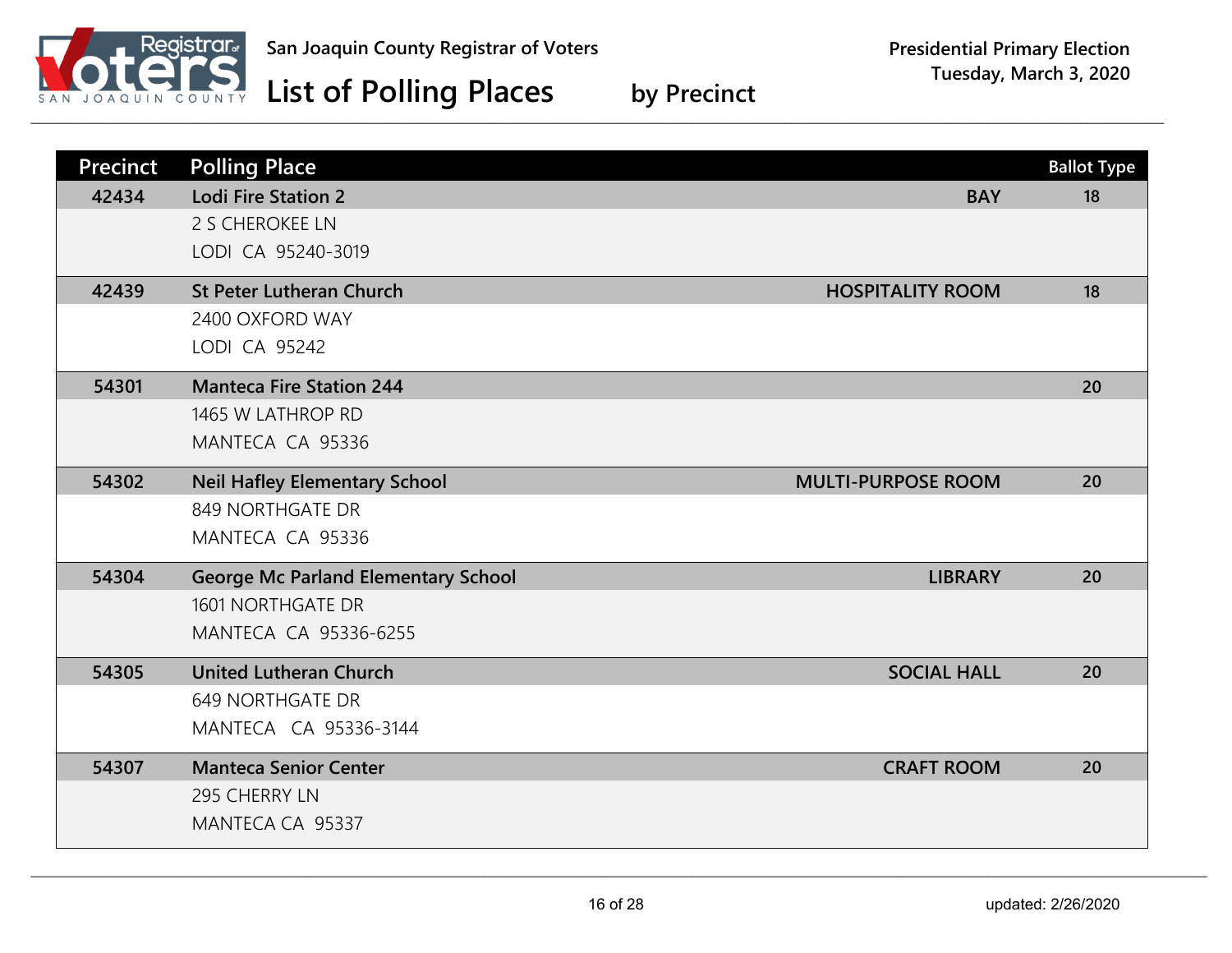

| <b>Precinct</b> | <b>Polling Place</b>                 |                        | <b>Ballot Type</b> |
|-----------------|--------------------------------------|------------------------|--------------------|
| 54310           | Journey Church                       | <b>DINING ROOM</b>     | 20                 |
|                 | 444 ARGONAUT ST                      |                        |                    |
|                 | MANTECA CA 95336-3607                |                        |                    |
| 54312           | Manteca Presbyterian Church          | <b>FOYER</b>           | 20                 |
|                 | 275 N MAIN ST                        |                        |                    |
|                 | MANTECA CA 95336-4632                |                        |                    |
| 54318           | The Commons At Union Ranch           | <b>LOBBY</b>           | 20                 |
|                 | 2241 N UNION RD                      |                        |                    |
|                 | MANTECA CA 95336                     |                        |                    |
| 54320           | <b>Golden West Elementary School</b> | <b>GYMNASIUM</b>       | 20                 |
|                 | 1031 N MAIN ST                       |                        |                    |
|                 | MANTECA CA 95336                     |                        |                    |
| 54321           | First Baptist Church - Manteca       | <b>FELLOWSHIP HALL</b> | 20                 |
|                 | 715 E NORTH ST                       |                        |                    |
|                 | MANTECA CA 95336-4830                |                        |                    |
| 54324           | <b>Prestige Senior Living</b>        | <b>VILLAGIO</b>        | 20                 |
|                 | 1130 EMPIRE AVE                      |                        |                    |
|                 | MANTECA CA 95336                     |                        |                    |
| 54501           | The Emory Hall                       |                        | 22                 |
|                 | 1028 W YOSEMITE AVE                  |                        |                    |
|                 | MANTECA, CA 95337-5341               |                        |                    |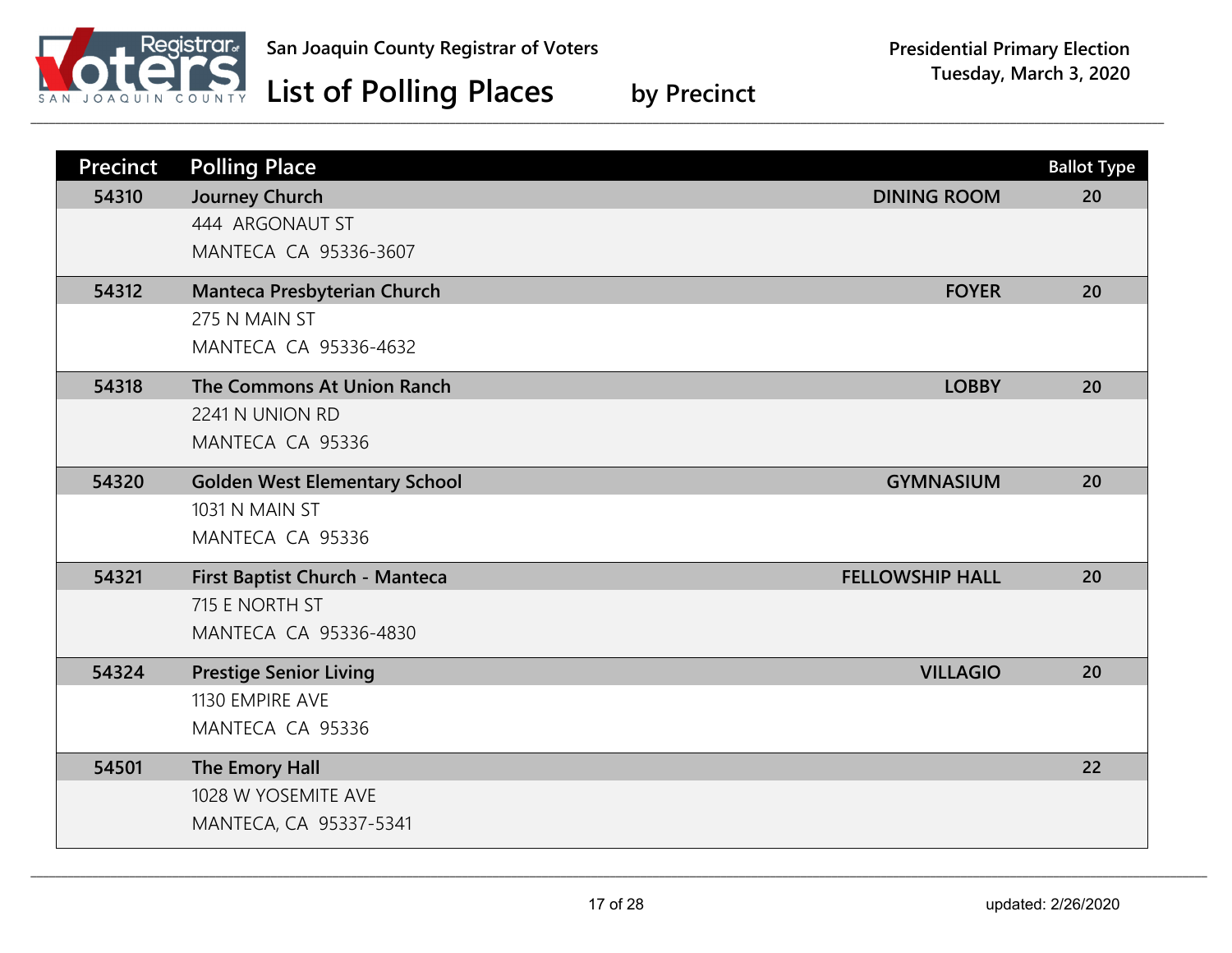

| <b>Precinct</b> | <b>Polling Place</b>                     |                                     | <b>Ballot Type</b> |
|-----------------|------------------------------------------|-------------------------------------|--------------------|
| 54503           | <b>Manteca Fire Station 242</b>          | <b>BETWEEN HWY 120 &amp; WAWONA</b> | 22                 |
|                 | 1154 S UNION RD                          |                                     |                    |
|                 | MANTECA CA 95337                         |                                     |                    |
| 54504           | <b>Manteca Fire Station 241</b>          |                                     | 22                 |
|                 | 290 S POWERS AVE                         |                                     |                    |
|                 | MANTECA CA 95336-5916                    |                                     |                    |
| 54505           | Manteca Seventh-day Adventist Church     | <b>FELLOWSHIP ROOM</b>              | 22                 |
|                 | 525 S UNION RD                           |                                     |                    |
|                 | MANTECA CA 95337                         |                                     |                    |
| 54507           | <b>Walter Woodward Elementary School</b> | <b>LIBRARY</b>                      | 23                 |
|                 | <b>575 TANNEHILL DR</b>                  |                                     |                    |
|                 | MANTECA CA 95337                         |                                     |                    |
| 54509           | <b>Cubillo Residence</b>                 |                                     | 22                 |
|                 | 1641 COURTYARD DR                        |                                     |                    |
|                 | MANTECA CA 95337                         |                                     |                    |
| 54510           | <b>San Joaquin Irrigation District</b>   | <b>BOARDROOM</b>                    | 22                 |
|                 | 11011 E HIGHWAY 120                      |                                     |                    |
|                 | <b>MANTECA CA 95336-9751</b>             |                                     |                    |
| 54511           | Sequoia Heights Baptist Church           | <b>CONFERENCE ROOM</b>              | 22                 |
|                 | 1050 S UNION RD                          |                                     |                    |
|                 | <b>MANTECA CA 95337-9608</b>             |                                     |                    |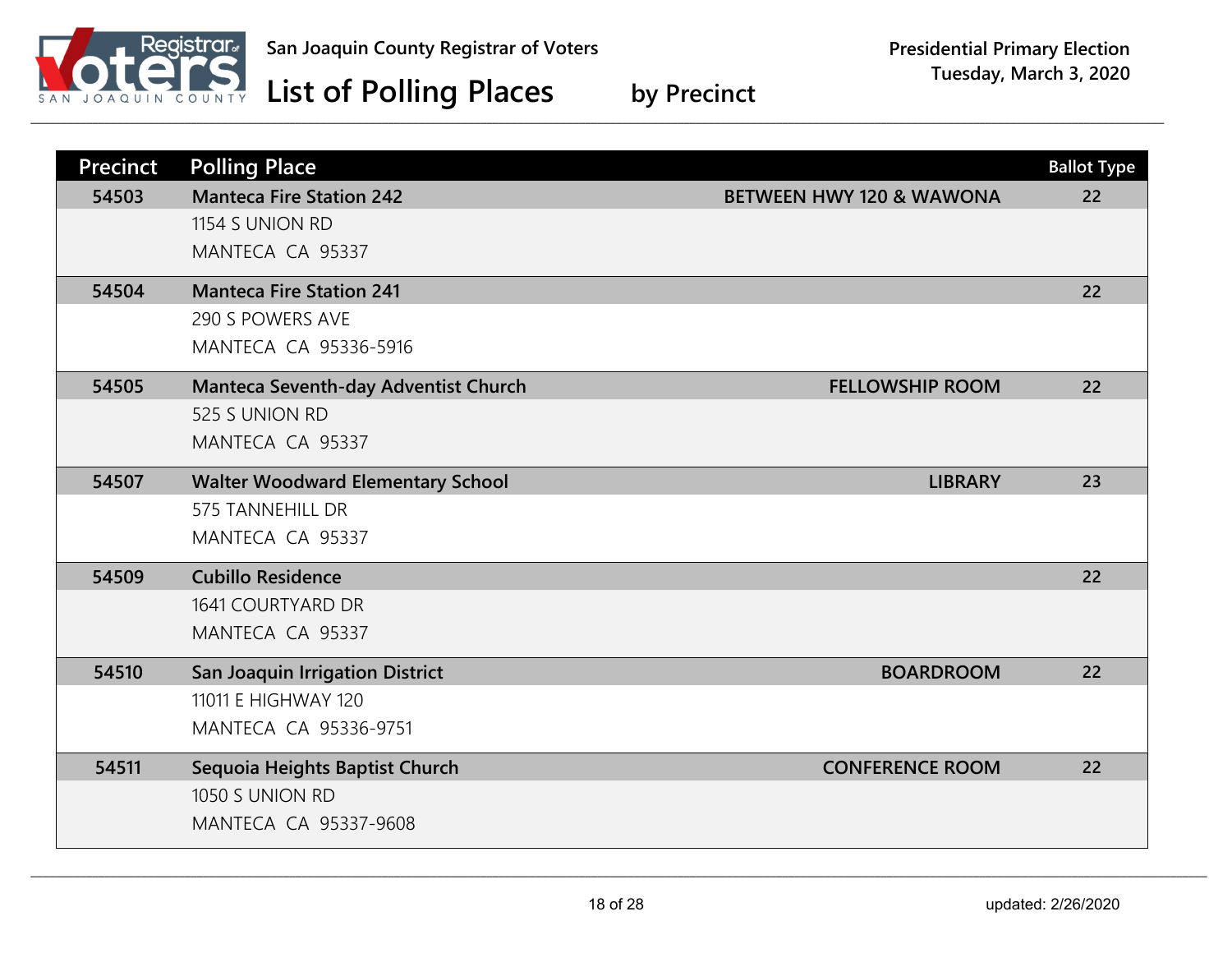

| <b>Precinct</b> | <b>Polling Place</b>                     |                 | <b>Ballot Type</b> |
|-----------------|------------------------------------------|-----------------|--------------------|
| 54514           | <b>Walter Woodward Elementary School</b> | <b>LIBRARY</b>  | 23                 |
|                 | <b>575 TANNEHILL DR</b>                  |                 |                    |
|                 | MANTECA CA 95337                         |                 |                    |
| 54526           | <b>Lopez Residence</b>                   |                 | 24                 |
|                 | <b>2328 VERAMONTE AVE</b>                |                 |                    |
|                 | MANTECA, CA 95337                        |                 |                    |
| 64401           | <b>Escalon First Baptist Church</b>      |                 | 25                 |
|                 | <b>1511 CATHERINE WAY</b>                |                 |                    |
|                 | ESCALON, CA 95320                        |                 |                    |
| 64402           | <b>Escalon Library</b>                   |                 | 25                 |
|                 | 1540 2ND STREET                          |                 |                    |
|                 | ESCALON, CA 95320                        |                 |                    |
| 74401           | <b>Ripona Elementary School</b>          | <b>ROOM 12</b>  | 26                 |
|                 | 415 OREGON ST                            |                 |                    |
|                 | <b>RIPON CA 95366</b>                    |                 |                    |
| 74402           | <b>Winters Glen Apartments</b>           | <b>REC ROOM</b> | 26                 |
|                 | <b>145 ROBERT AVENUE</b>                 |                 |                    |
|                 | RIPON CA 95366                           |                 |                    |
| 74403           | <b>Weston Elementary School</b>          | <b>LIBRARY</b>  | 26                 |
|                 | 1660 STANLEY DR                          |                 |                    |
|                 | RIPON CA 95366                           |                 |                    |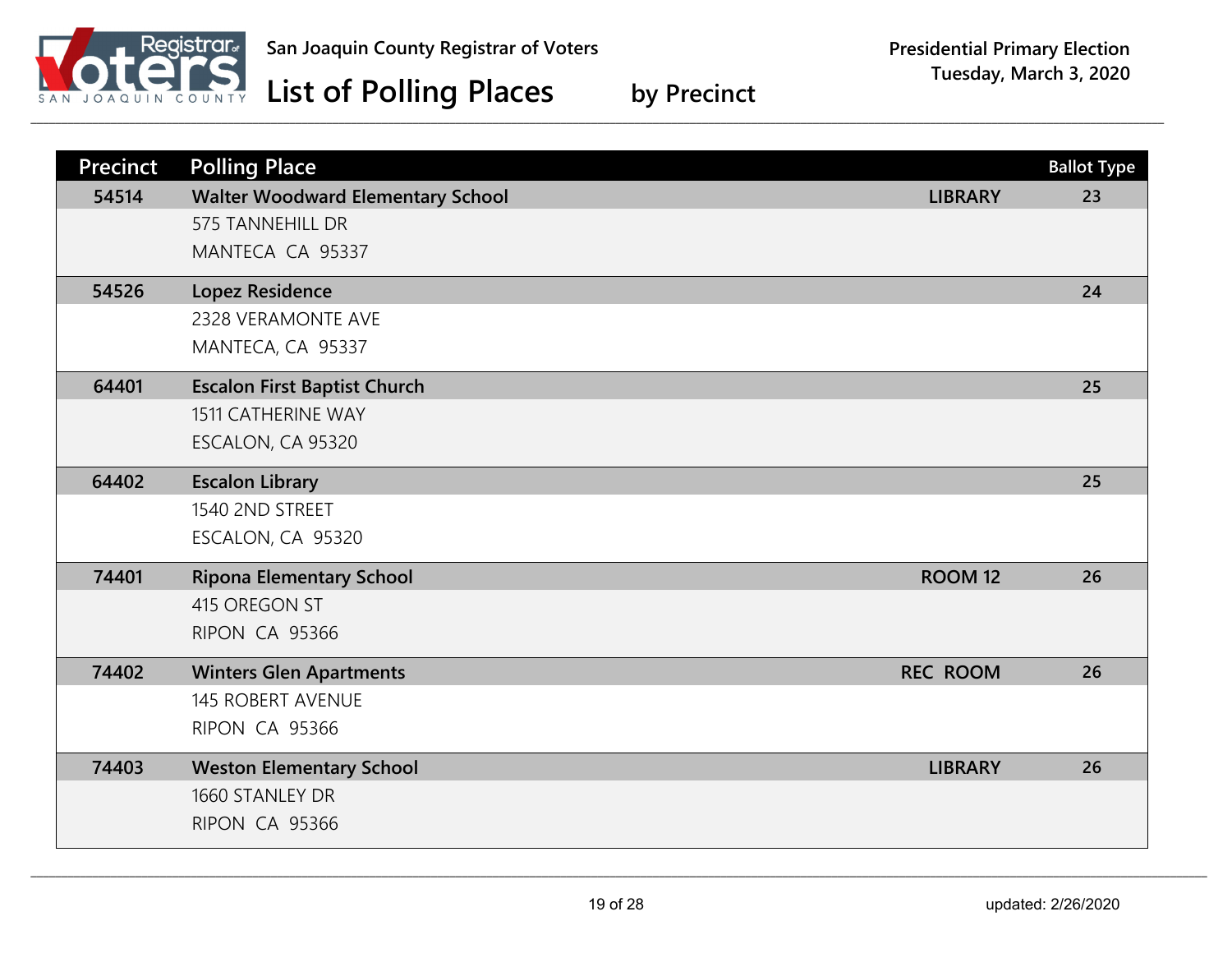

| <b>Precinct</b> | <b>Polling Place</b>               |                        | <b>Ballot Type</b> |
|-----------------|------------------------------------|------------------------|--------------------|
| 74405           | <b>Ripon Senior Center</b>         | <b>ART ROOM</b>        | 26                 |
|                 | 433 S WILMA AVE                    |                        |                    |
|                 | RIPON CA 95366                     |                        |                    |
| 74408           | <b>Park View Elementary School</b> | <b>MUSIC ROOM</b>      | 26                 |
|                 | 751 CINDY DR                       |                        |                    |
|                 | RIPON CA 95366                     |                        |                    |
| 84301           | <b>Orosco Residence</b>            |                        | 21                 |
|                 | 252 WARREN AVE                     |                        |                    |
|                 | LATHROP CA 95330-9714              |                        |                    |
| 84302           | Lathrop-manteca Fire Station 31    |                        | 21                 |
|                 | 800 J ST                           |                        |                    |
|                 | LATHROP CA 95330                   |                        |                    |
| 84303           | <b>Lathrop City Hall</b>           | <b>COUNCIL CHAMBER</b> | 21                 |
|                 | 390 TOWNE CENTRE DR                |                        |                    |
|                 | LATHROP CA 95330                   |                        |                    |
| 84306           | Joseph Widmer Jr Elementary School | <b>CAFETERIA LOBBY</b> | 21                 |
|                 | <b>751 STONEBRIDGE LN</b>          |                        |                    |
|                 | LATHROP CA 95330                   |                        |                    |
| 84307           | <b>Camino Real Mobile Estates</b>  | (CLUBHOUSE)            | 21                 |
|                 | 15820 S HARLAN RD                  |                        |                    |
|                 | LATHROP CA 95330-9752              |                        |                    |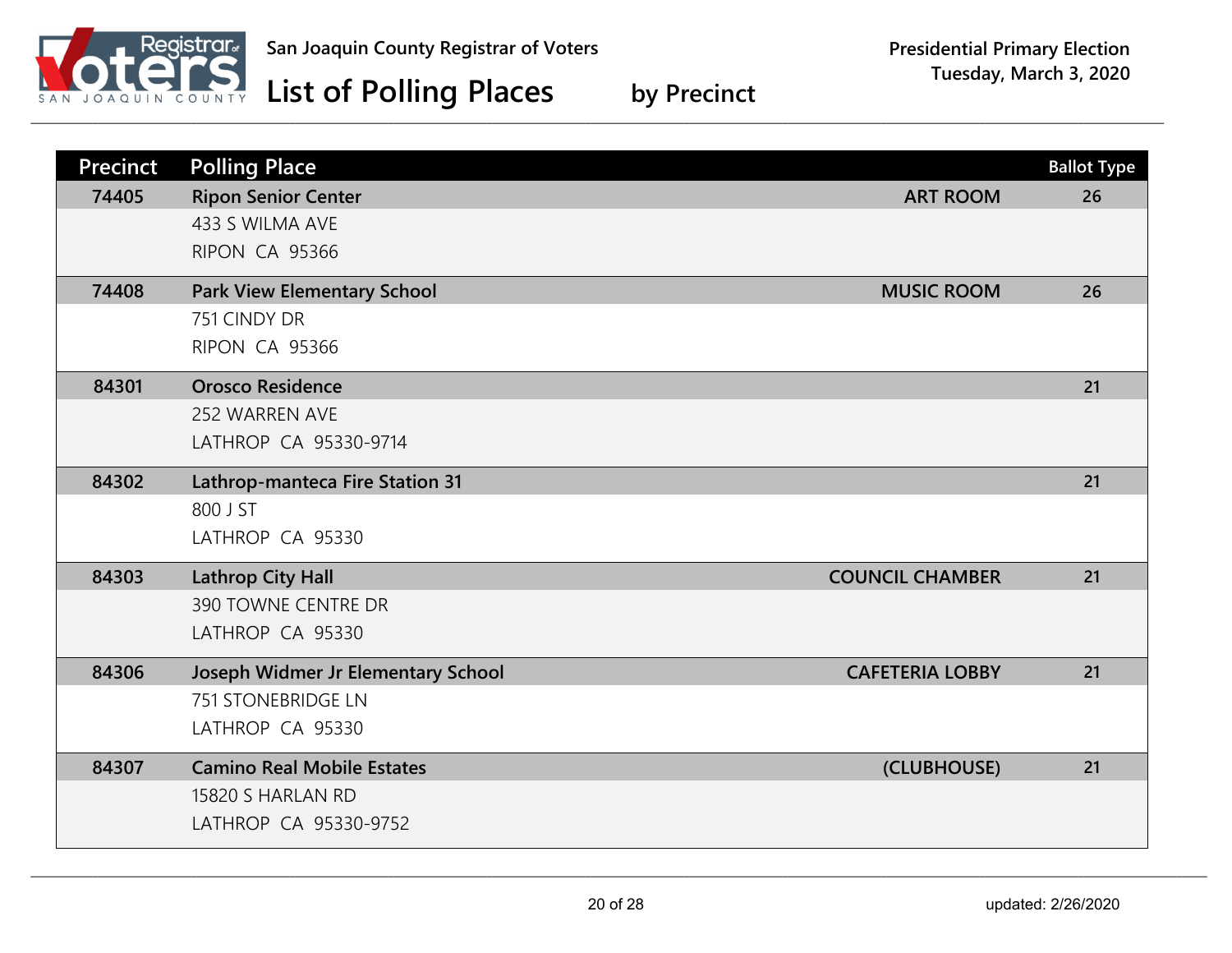

| <b>Precinct</b> | <b>Polling Place</b>                    |                        | <b>Ballot Type</b> |
|-----------------|-----------------------------------------|------------------------|--------------------|
| 84309           | <b>Lathrop City Hall</b>                | <b>COUNCIL CHAMBER</b> | 21                 |
|                 | 390 TOWNE CENTRE DR                     |                        |                    |
|                 | LATHROP CA 95330                        |                        |                    |
| 84501           | <b>Nextgeneration Steam Academy</b>     | <b>STAGE</b>           | 27                 |
|                 | 18001 COMMERCIAL ST                     |                        |                    |
|                 | LATHROP CA 95330                        |                        |                    |
| 91101           | <b>Taft Park Community Center</b>       |                        | 29                 |
|                 | 389 DOWNING AVE                         |                        |                    |
|                 | STOCKTON CA 95206                       |                        |                    |
| 91102           | <b>Grunsky Elementary School</b>        |                        | 30                 |
|                 | 1550 SCHOOL AVE                         |                        |                    |
|                 | <b>STOCKTON CA 95205-3420</b>           |                        |                    |
| 91105           | John C. Fremont Lopez Elementary School | <b>ROOM1</b>           | 29                 |
|                 | 2021 E FLORA ST                         |                        |                    |
|                 | STOCKTON CA 95205                       |                        |                    |
| 91107           | <b>Kennedy Community Center</b>         |                        | 29                 |
|                 | 2800 S D ST                             |                        |                    |
|                 | STOCKTON CA 95206                       |                        |                    |
| 91108           | <b>Stockton Covenant Church</b>         | <b>SOCIAL HALL</b>     | 29                 |
|                 | 1720 OXFORD WAY                         |                        |                    |
|                 | STOCKTON CA 95204                       |                        |                    |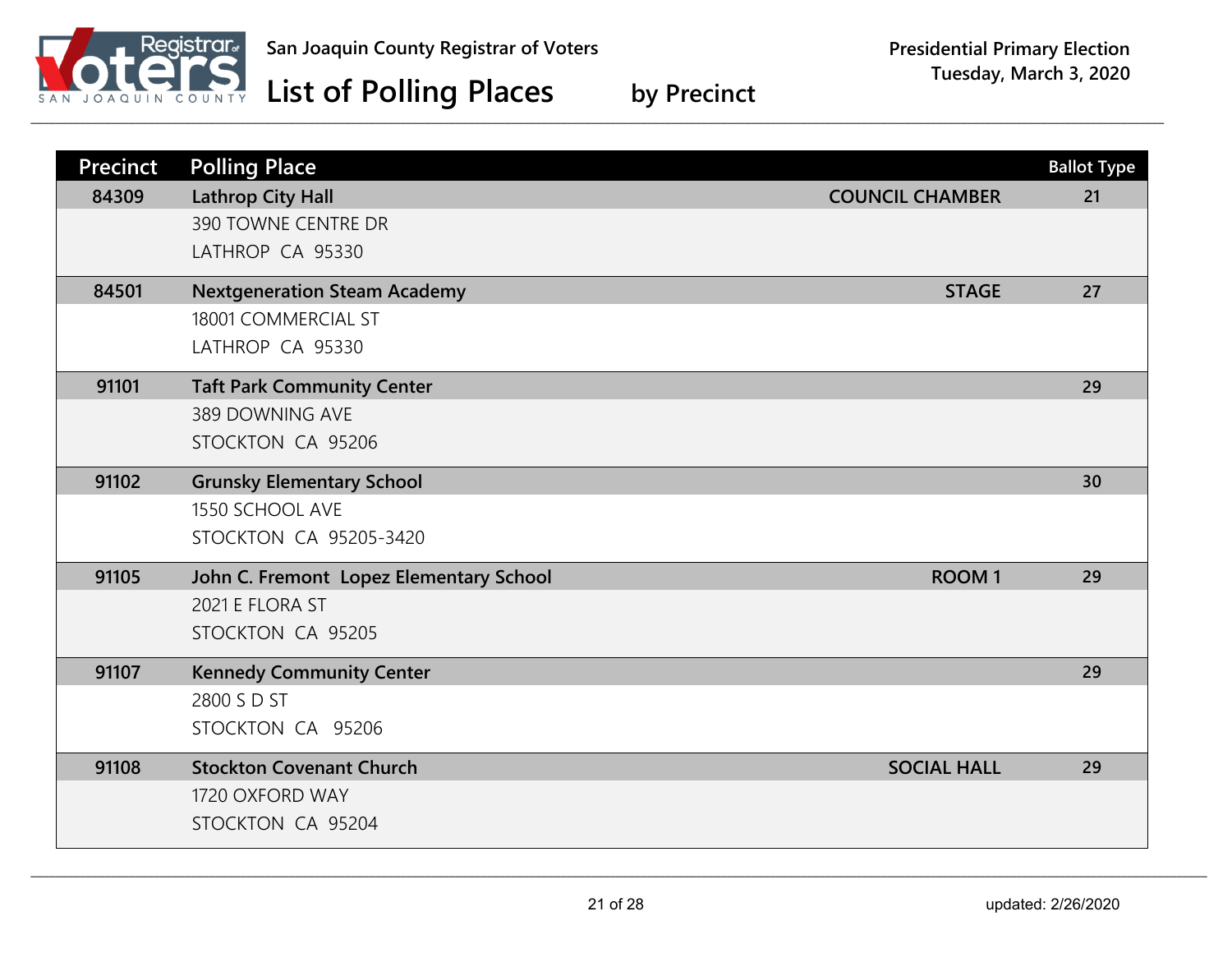

| <b>Precinct</b> | <b>Polling Place</b>                    |                    | <b>Ballot Type</b> |
|-----------------|-----------------------------------------|--------------------|--------------------|
| 91111           | <b>Stockton Covenant Church</b>         | <b>SOCIAL HALL</b> | 29                 |
|                 | 1720 OXFORD WAY                         |                    |                    |
|                 | STOCKTON CA 95204                       |                    |                    |
| 91113           | Hmong C&ma Church Of Stockton           | <b>ROOM 4</b>      | 30                 |
|                 | 4040 CLARK DR                           |                    |                    |
|                 | <b>STOCKTON CA 95215-8204</b>           |                    |                    |
| 91203           | <b>Peck Residence</b>                   |                    | 33                 |
|                 | 3218 SHERIDAN WAY                       |                    |                    |
|                 | STOCKTON CA 95219                       |                    |                    |
| 91205           | Lincoln Presbyterian Church             | <b>AGAPE HALL</b>  | 32                 |
|                 | 900 DOUGLAS RD                          |                    |                    |
|                 | STOCKTON CA 95207                       |                    |                    |
| 91206           | <b>Northeast Community Center</b>       |                    | 34                 |
|                 | 2885 E HARDING WAY                      |                    |                    |
|                 | STOCKTON CA 95205                       |                    |                    |
| 91207           | <b>New Harvest Christian Fellowship</b> | <b>CAFE</b>        | 32                 |
|                 | 1950 CHEROKEE RD                        |                    |                    |
|                 | <b>STOCKTON CA 95205-2721</b>           |                    |                    |
| 91213           | <b>Waverly School</b>                   | <b>MUSIC ROOM</b>  | 35                 |
|                 | 3507 WILMARTH RD                        |                    |                    |
|                 | STOCKTON CA 95215                       |                    |                    |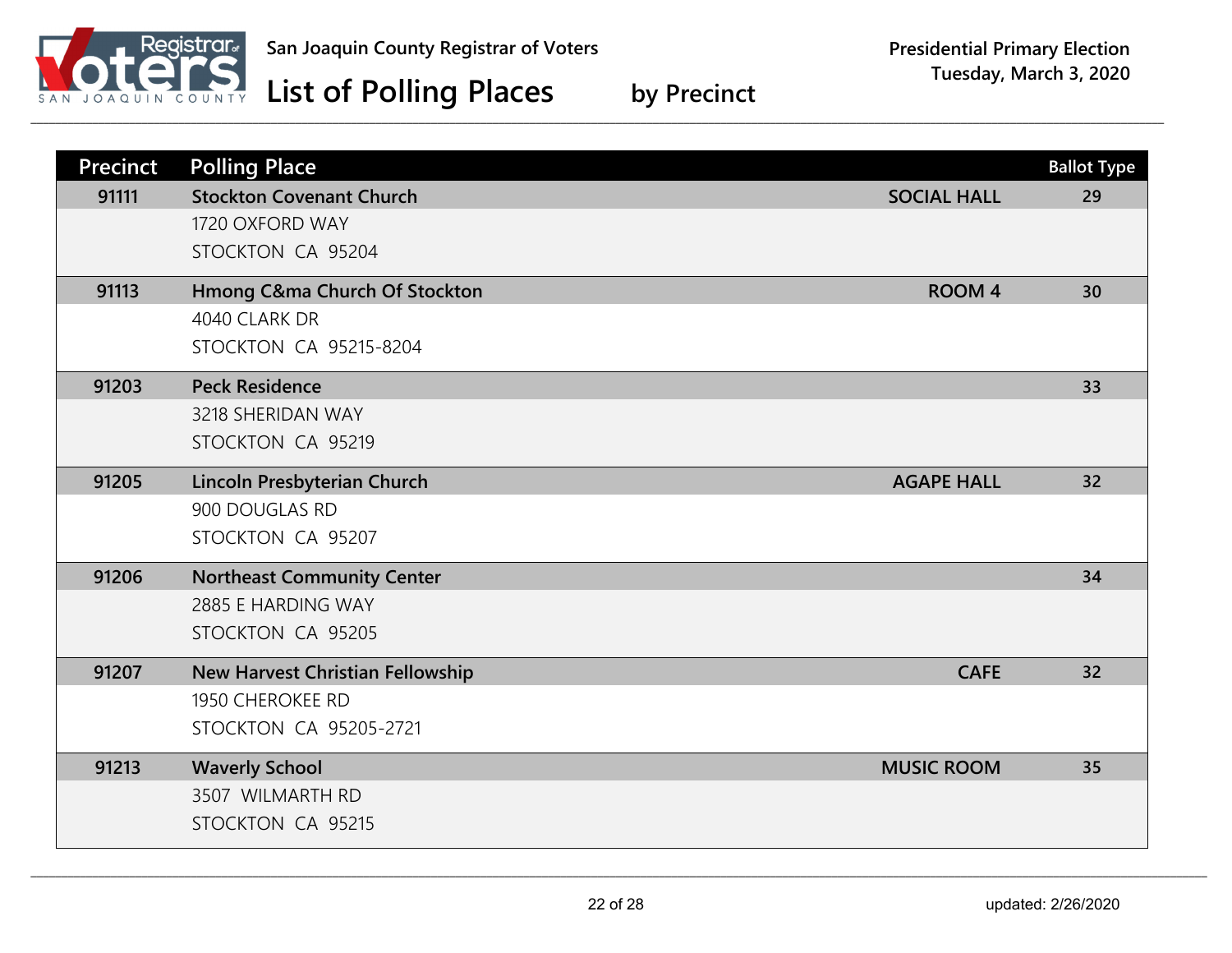

| <b>Precinct</b> | <b>Polling Place</b>                 |                           | <b>Ballot Type</b> |
|-----------------|--------------------------------------|---------------------------|--------------------|
| 91216           | Wilhelmina Henry Elementary School   | <b>CAFETERIA STAGE</b>    | 32                 |
|                 | 1107 S WAGNER AVE                    |                           |                    |
|                 | STOCKTON CA 95215                    |                           |                    |
| 91217           | <b>Garden Acres Community Center</b> |                           | 32                 |
|                 | 607 BIRD AVE                         |                           |                    |
|                 | <b>STOCKTON CA 95215-6017</b>        |                           |                    |
| 91227           | <b>Stockton Baptist Church</b>       | <b>SPANISH AUDITORIUM</b> | 32                 |
|                 | 5480 N HIGHWAY 99                    |                           |                    |
|                 | <b>STOCKTON CA 95212-1106</b>        |                           |                    |
| 91301           | <b>Colonial Heights School</b>       | <b>MULTI-PURPOSE ROOM</b> | 36                 |
|                 | 8135 BALBOA AVE                      |                           |                    |
|                 | STOCKTON CA 95209                    |                           |                    |
| 91303           | <b>Hoover Elementary School</b>      | <b>LIBRARY</b>            | 36                 |
|                 | 2900 KIRK AVE                        |                           |                    |
|                 | STOCKTON CA 95204                    |                           |                    |
| 91402           | First Baptist Church - Linden        | <b>ROOM 8</b>             | 38                 |
|                 | 17580 E HIGHWAY 26                   |                           |                    |
|                 | LINDEN CA 95236                      |                           |                    |
| 91404           | <b>United Methodist Church</b>       | <b>STEPHANS HALL</b>      | 38                 |
|                 | 25626 ELM ST                         |                           |                    |
|                 | FARMINGTON CA 95230                  |                           |                    |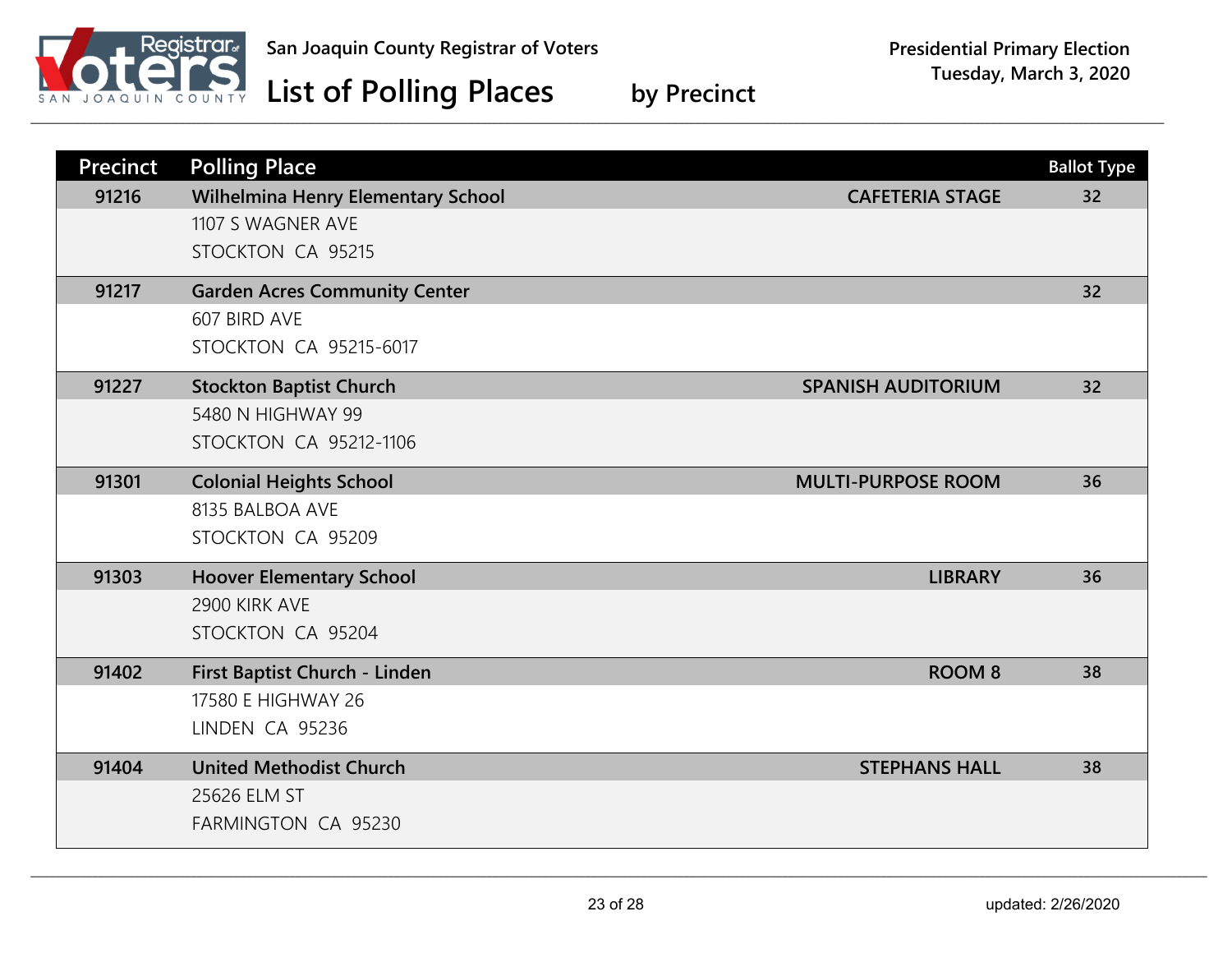

| <b>Precinct</b> | <b>Polling Place</b>                       |                                    | <b>Ballot Type</b> |
|-----------------|--------------------------------------------|------------------------------------|--------------------|
| 91408           | <b>Berea Baptist Church</b>                | <b>LOBBY</b>                       | 19                 |
|                 | 4957 QUASHNICK RD                          |                                    |                    |
|                 | STOCKTON CA 95212                          |                                    |                    |
| 91414           | <b>Glenwood Elementary School</b>          | <b>CAFETERIA</b>                   | 38                 |
|                 | 2005 N ALPINE RD                           |                                    |                    |
|                 | STOCKTON CA 95215                          |                                    |                    |
| 92401           | <b>Clements Fire Protection District</b>   | <b>DAY ROOM</b>                    | 39                 |
|                 | 18901 E HIGHWAY 88                         |                                    |                    |
|                 | CLEMENTS CA 95227                          |                                    |                    |
| 92403           | <b>California Islamic Community Center</b> | <b>GYM (VOTER PARKING IN BACK)</b> | 18                 |
|                 | 12882 N LOWER SACRAMENTO RD                |                                    |                    |
|                 | LODI CA 95242                              |                                    |                    |
| 92404           | The Home Church                            | <b>CHAPEL</b>                      | 19                 |
|                 | 11451 N WEST LN                            |                                    |                    |
|                 | LODI, CA 95242-9452                        |                                    |                    |
| 92405           | <b>Victor Elementary School</b>            | ROOM <sub>11</sub>                 | 38                 |
|                 | 17670 N BRUELLA RD                         |                                    |                    |
|                 | LODI CA 95240-9307                         |                                    |                    |
| 92406           | <b>Lockeford Community Center</b>          |                                    | 38                 |
|                 | 19258 N JACK TONE RD                       |                                    |                    |
|                 | LOCKEFORD, CA 95237                        |                                    |                    |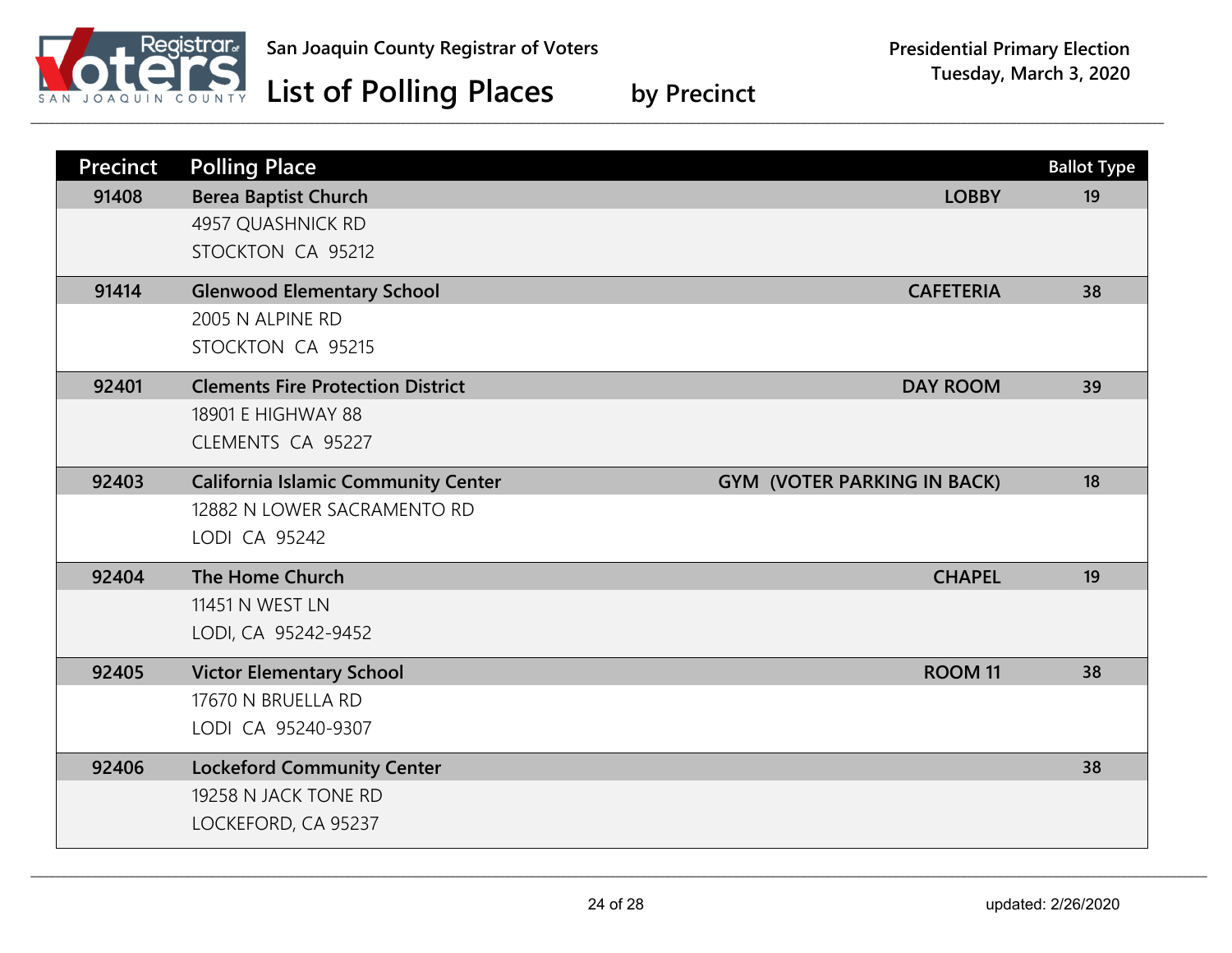

| <b>Precinct</b> | <b>Polling Place</b>                                  | <b>Ballot Type</b> |
|-----------------|-------------------------------------------------------|--------------------|
| 92409           | <b>Woodbridge Fire Station 73</b>                     | 18                 |
|                 | 25440 N EUNICE RD                                     |                    |
|                 | ACAMPO CA 95220-9399                                  |                    |
| 92411           | <b>Houston Elementary School</b><br><b>LIBRARY</b>    | 38                 |
|                 | 4600 E ACAMPO RD                                      |                    |
|                 | ACAMPO CA 95220-9601                                  |                    |
| 92413           | <b>Woodbridge Fire Station 74</b><br><b>CLASSROOM</b> | 19                 |
|                 | <b>6365 CAPITOL AVE</b>                               |                    |
|                 | LODI CA 95242                                         |                    |
| 92414           | <b>Thornton Public Library</b><br><b>PROGRAM ROOM</b> | 19                 |
|                 | 26341 THORNTON RD                                     |                    |
|                 | THORNTON CA 95686                                     |                    |
| 92416           | <b>Woodbridge Fire Station 71</b><br><b>CLASSROOM</b> | 18                 |
|                 | 400 E AUGUSTA ST                                      |                    |
|                 | WOODBRIDGE CA 95258                                   |                    |
| 92418           | <b>Liberty Fire District</b><br><b>TRAINING ROOM</b>  | 38                 |
|                 | 24124 N BRUELLA RD                                    |                    |
|                 | ACAMPO CA 95220-9620                                  |                    |
| 92422           | <b>Tower Park Village</b><br><b>CLUBHOUSE</b>         | 19                 |
|                 | 14950 W HIGHWAY 12                                    |                    |
|                 | LODI CA 95242-9514                                    |                    |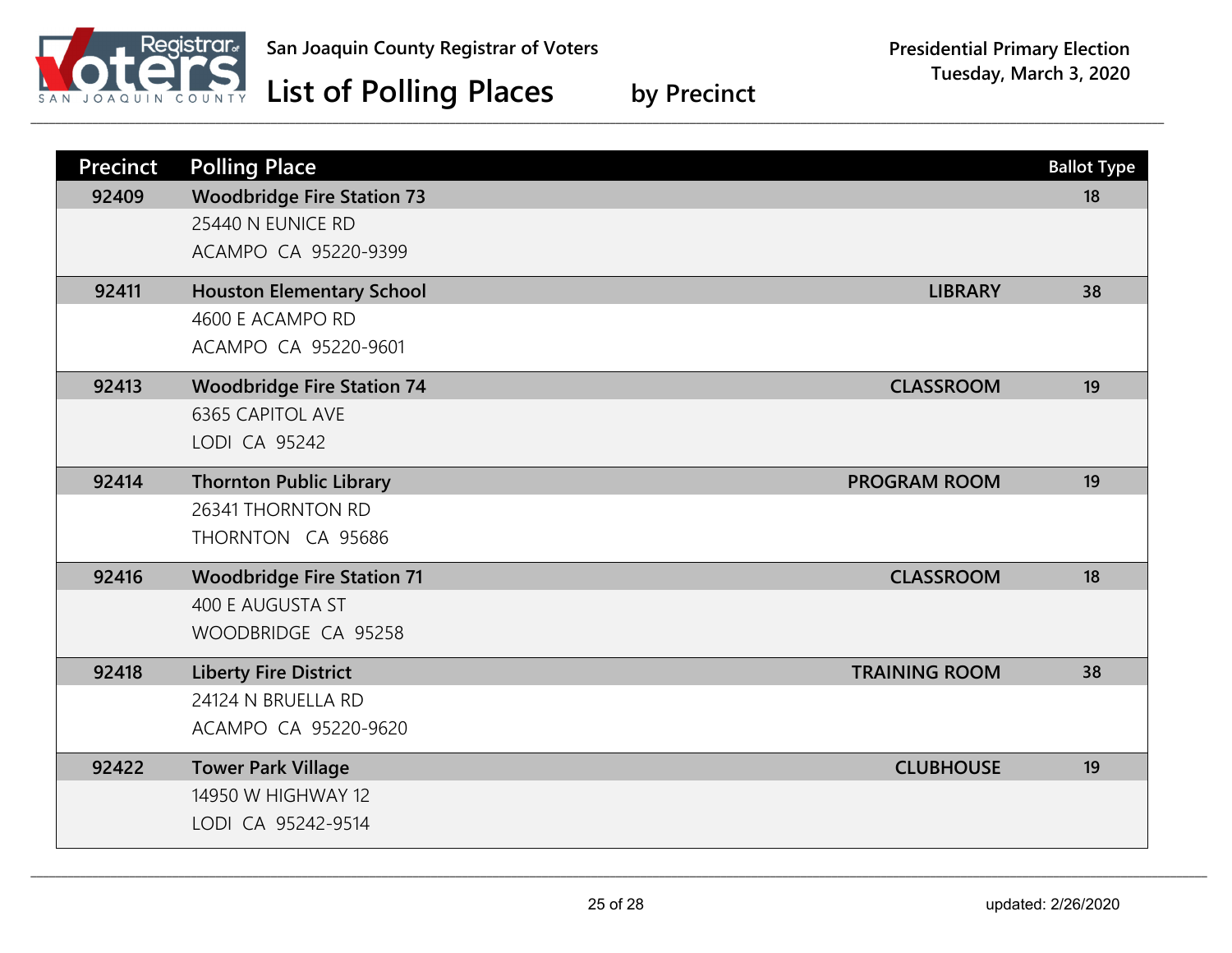

| <b>Precinct</b> | <b>Polling Place</b>                  |                                                    | <b>Ballot Type</b> |
|-----------------|---------------------------------------|----------------------------------------------------|--------------------|
| 93501           | Jefferson Elementary School           | <b>ROOM 401</b>                                    | 16                 |
|                 | 7500 W LINNE RD                       |                                                    |                    |
|                 | <b>TRACY CA 95304</b>                 |                                                    |                    |
| 93502           | San Joaquin River Club                | THE KITCHEN (CORNER OF DEODARA DR AND JOAQUIN WAY) | 24                 |
|                 | 30000 KASSON RD                       |                                                    |                    |
|                 | TRACY CA 95304-9556                   |                                                    |                    |
| 93503           | <b>Tracy Elks Lodge</b>               | <b>DINING HALL</b>                                 | 16                 |
|                 | 6400 W 11TH ST                        |                                                    |                    |
|                 | <b>TRACY CA 95304</b>                 |                                                    |                    |
| 93504           | <b>Larch Clover Community Center</b>  | <b>MAIN ROOM</b>                                   | 17                 |
|                 | 11157 W LARCH RD                      |                                                    |                    |
|                 | TRACY CA 95304-1505                   |                                                    |                    |
| 93505           | <b>Lammersville Elementary School</b> | <b>INFINITY LAB ROOM</b>                           | 17                 |
|                 | 16555 VON SOSTEN RD                   |                                                    |                    |
|                 | <b>TRACY CA 95304</b>                 |                                                    |                    |
| 93521           | Sebastian Questa Elementary School    | <b>FOYER</b>                                       | 17                 |
|                 | <b>685 N MONTEBELLO ST</b>            |                                                    |                    |
|                 | MOUNTAIN HOUSE CA 95391               |                                                    |                    |
| 93522           | <b>Mountain House High School</b>     | <b>LEARNING COMMONS LOBBY</b>                      | 17                 |
|                 | 1090 S CENTRAL PKWY                   |                                                    |                    |
|                 | MOUNTAIN HOUSE CA 95391               |                                                    |                    |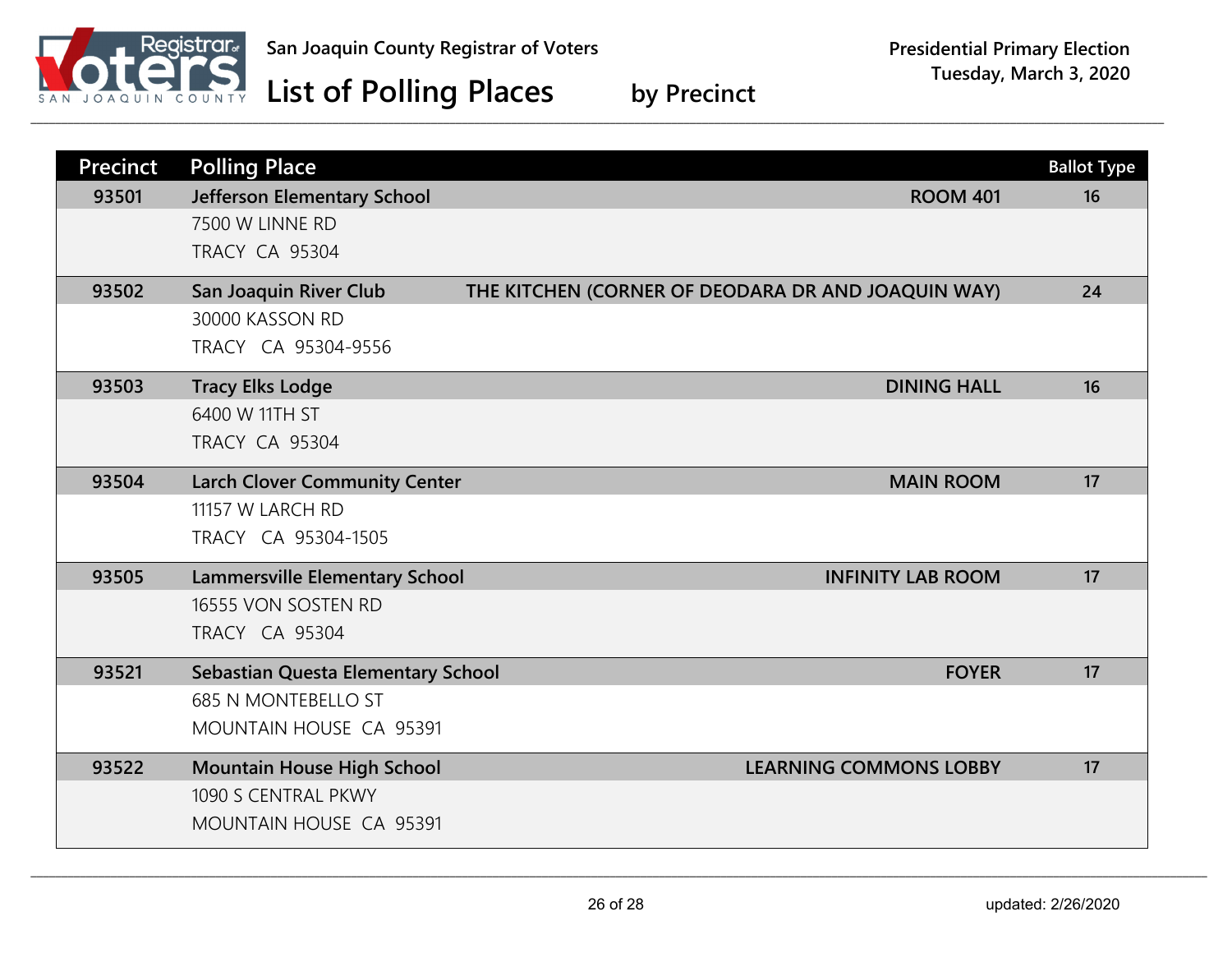

| <b>Precinct</b> | <b>Polling Place</b>                      |            | <b>Ballot Type</b> |
|-----------------|-------------------------------------------|------------|--------------------|
| 93524           | <b>Tracy Fire Station 93</b>              | <b>BAY</b> | 16                 |
|                 | 1400 W DURHAM FERRY RD                    |            |                    |
|                 | <b>TRACY CA 95304</b>                     |            |                    |
| 93532           | <b>Mountain House Fire Department</b>     |            | 17                 |
|                 | 911 S TRADITION ST                        |            |                    |
|                 | MOUNTAIN HOUSE CA 95391                   |            |                    |
| 94101           | <b>French Camp Mckinley Fire District</b> |            | 28                 |
|                 | 310 E FRENCH CAMP RD                      |            |                    |
|                 | <b>FRENCH CAMP CA 95231-9616</b>          |            |                    |
| 94305           | Lathrop-Manteca Fire Station 33           | <b>BAY</b> | 21                 |
|                 | 9121 E LATHROP RD                         |            |                    |
|                 | MANTECA, CA 95336                         |            |                    |
| 94402           | <b>Colony Oak Elementary School</b>       | K1         | 26                 |
|                 | 22241 S MURPHY RD                         |            |                    |
|                 | RIPON CA 95366                            |            |                    |
| 94405           | <b>Ripon Fire Station 2</b>               |            | 38                 |
|                 | 18800 S MURPHY RD                         |            |                    |
|                 | RIPON CA 95366-9725                       |            |                    |
| 94408           | <b>Achterberg Residence</b>               |            | 38                 |
|                 | 30137 ORANGE AVE                          |            |                    |
|                 | ESCALON, CA 95320                         |            |                    |